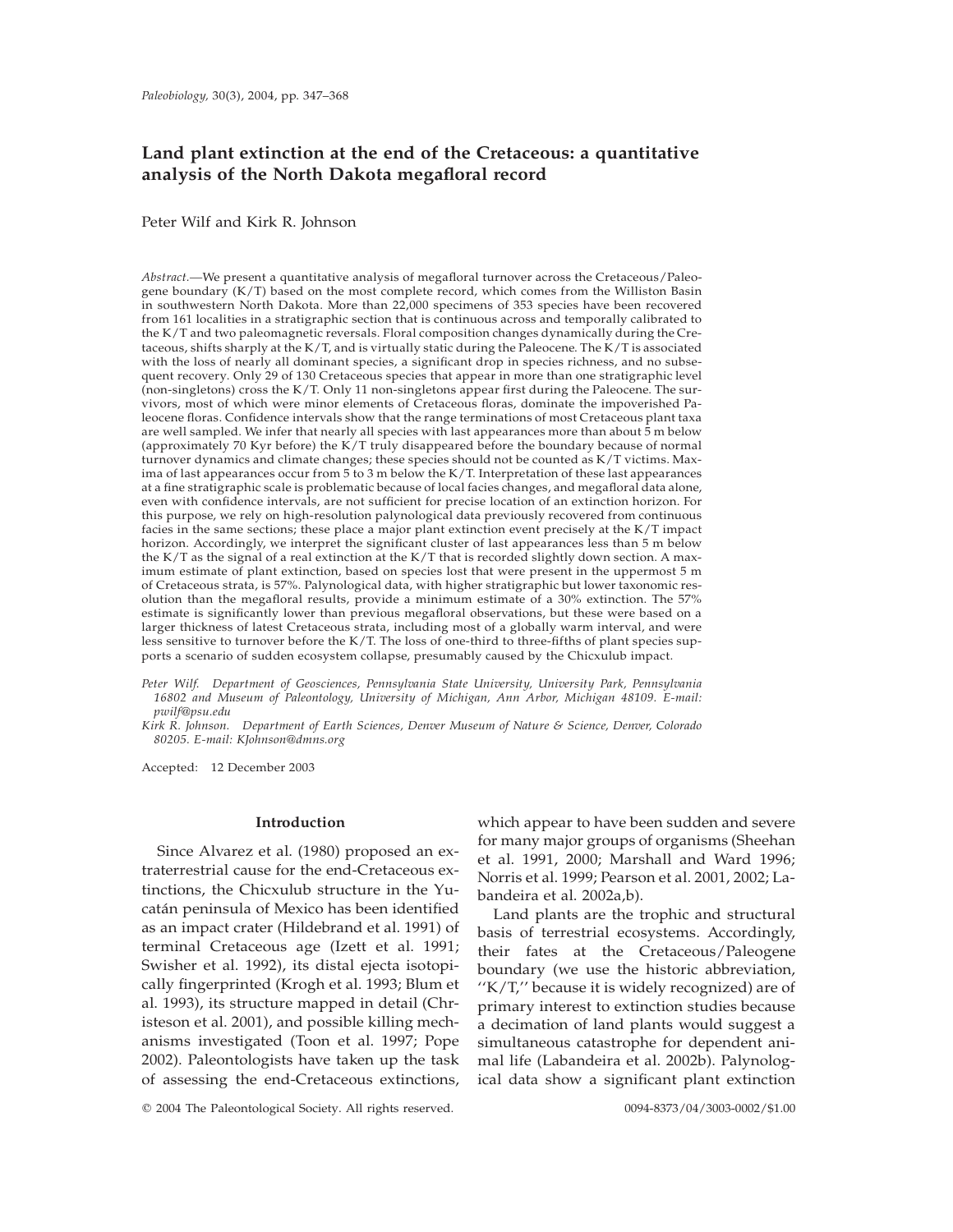precisely at the K/T impact horizon, at a stratigraphic resolution not available from megafossils (Tschudy 1970; Leffingwell 1970; Orth et al. 1981; Tschudy et al. 1984; Nichols et al. 1986; Johnson et al. 1989; Sweet and Braman 2001; Hotton 2002; Nichols and Johnson 2002). Palynology also provides the only reliable evidence for a K/T plant extinction outside North America (Saito et al. 1986; Vajda et al. 2001; Vajda and Raine 2003). However, palynomorphs are relatively limited in taxonomic resolution and underrepresent many insectpollinated taxa (Johnson and Hickey 1990). Megafloral data allow species-level resolution of extinction, origination, richness, relative abundance, and compositional change, as well as quantitative inference of paleoclimates (Wing et al. 2000). Unlike palynomorphs, many types of plant megafossils, such as leaves, cannot be reworked into younger strata. The taxonomic resolution of megafossils, combined with the stratigraphic resolution of palynomorphs, offers the best opportunity for improved understanding of plant turnover at the K/T (e.g., Pearson et al. 2001).

Early reports after the Alvarez et al. (1980) paper found no evidence for an abrupt megafloral extinction at the K/T (Hickey 1981, 1984). Significant floral turnover was observed but attributed to relatively gradual processes such as climate change, as it was before 1980 (Dorf 1940; Brown 1962; Krassilov 1975, 1978). At this time sample sizes were relatively low, stratigraphic and taxonomic resolution were coarse, Cretaceous floras were much less sampled than Paleocene floras, and correlations of megafloras to the K/T impact layer were not yet achieved, as discussed by Johnson (2002).

The discovery of a coeval iridium anomaly and palynological extinction in the Raton Basin of New Mexico and Colorado (Orth et al. 1981) set the stage for a megafloral study by Wolfe and Upchurch (1987). These authors reported a loss from the latest Cretaceous to the Paleocene of 84% of species interpreted as evergreen dicots and 33% of deciduous dicots, followed by a recovery of richness into the early Paleocene. Sample size was not taken into account in these estimates. To date, apart from the K/T impact horizon, there are no high-resolution stratigraphic data reported, such as paleomagnetic reversals, that constrain the ages of the Raton sections. Interpretations of floral recovery rates in the Raton Basin (Beerling et al. 2001) are therefore premature in our view. Wolfe and Upchurch (1986) also examined other, more coarsely sampled, latest Cretaceous and early Paleocene floras throughout the Western Interior of the United States and found corroboration of the mass extinction pattern from the Raton Basin.

Johnson and colleagues increased the resolution of the K/T megafloral record with their study of the Williston Basin in the vicinity of Marmarth, in southwestern North Dakota (Johnson et al. 1989; Johnson and Hickey 1990; Johnson 1992, 1996, 2002). These workers first recognized the K/T from the simultaneous occurrence of an iridium anomaly and shocked minerals (Johnson et al. 1989), which are associated locally with the loss of vertebrate species (Sheehan et al. 1991, 2000; Pearson et al. 2001, 2002). The iridium anomaly coincides with the loss of approximately 30% of palynomorphs (Johnson et al. 1989; Nichols and Johnson 2002; Nichols 2002). The first syntheses of megafloral change in the Marmarth area were based on over 11,000 megafloral specimens from approximately 90 localities, representing about 250 species (Johnson et al. 1989; Johnson and Hickey 1990). Turnover events were recognized both before and at the K/T, and a biozonation was developed to recognize these changes. The largest turnover was at the K/T: 79% of species present in the uppermost Cretaceous biozone (zone HCIII, found in the uppermost 24 m of Cretaceous strata), including nearly all dominant species, were not found in Paleocene strata (Johnson et al. 1989; Johnson 1992). The homogeneous, low-diversity ''disaster'' flora from the basal Paleocene of the Marmarth area was found to be widespread in correlative strata of Colorado, Wyoming, Montana, and the Dakotas, corroborating a mass extinction scenario over a large area (Johnson and Hickey 1990; Barclay et al. 2003), as suggested by Wolfe and Upchurch (1986).

More recently, Johnson (2002) greatly increased sample size and provided extensive documentation of the floras from the Marmarth area, including information on the tax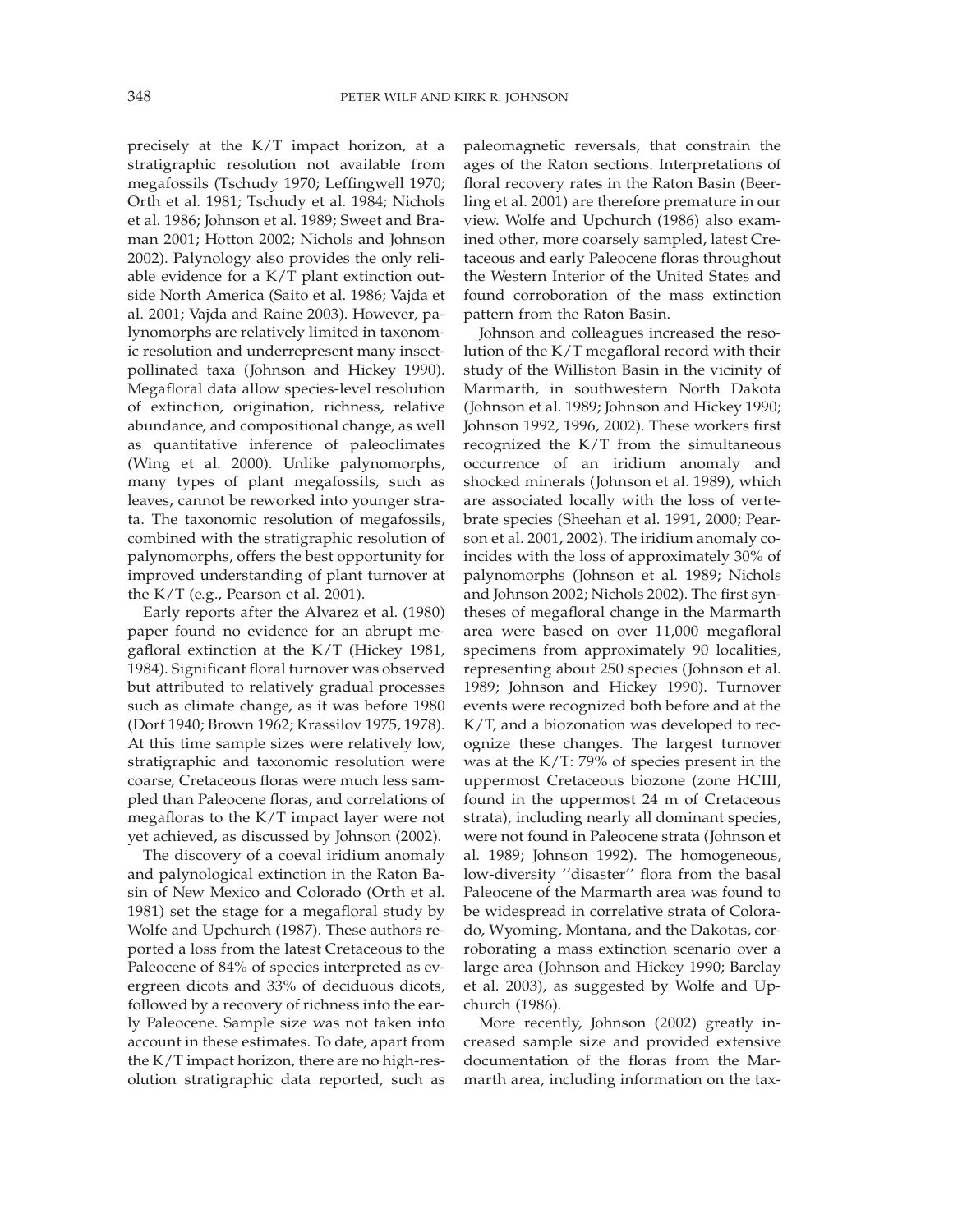onomy and stratigraphic ranges of species, updated descriptions of localities and biozones, and possible effects of facies changes on recovered floral composition. Labandeira et al. (2002a,b) investigated insect damage on the Marmarth floras and found the first evidence for a mass extinction of insects at the K/T. In a companion paper to this contribution, Wilf et al. (2003) analyzed paleotemperatures for the Marmarth section, their relationship to species richness, and their correlation to marine climates.

Despite the scientific importance of the K/T and a rich history of investigations, there are no detailed quantitative analyses of megafloral change. The sections from the vicinity of Marmarth, North Dakota are the most intensively sampled, and, because of recent work, they are well understood with regard to stratigraphy, sedimentology, paleobotany, and paleoclimate. Here, we present a suite of analyses that are made possible by the improved North Dakota record. We examine floral turnover, richness, and composition and attempt to distinguish events at the Cretaceous/Paleogene boundary from those that occurred during the Cretaceous and Paleocene.

# **Sampling**

*Stratigraphy.* The recent revision of the stratigraphy, sedimentology, geochronology, and paleobotany of K/T strata from the Marmarth area is the framework for this contribution (Johnson 2002; Hicks et al. 2002; other papers in Hartman et al. 2002). The Marmarth record is correlated using a composite stratigraphic section that contains all of the Cretaceous Hell Creek Formation and most of the Ludlow Member of the Fort Union Formation, in a total of 103 m of Cretaceous and 80 m of Paleocene strata collected over a north-south distance of 70 km (Fig. 1). Most of the Fort Union Formation is Paleocene in the study area, but in some local sections about 2 m of its most basal strata are Cretaceous (Johnson et al. 1989; Pearson et al. 2001; Nichols and Johnson 2002). Megafloral localities are predominantly derived from a variety of Cretaceous channels (78% of Cretaceous localities) and Paleocene floodplain ponds and mires (79%), as detailed by Johnson (2002). Megaf-



FIGURE 1. Stratigraphic summary and age model, redrawn from Hicks et al. (2002). The composite section contains three temporal reference points, the K/T and the base and top of C29r. After Hicks et al. (2002) and D'Hondt et al. (1996), we use 65.51  $\pm$  0.10 Ma as the age of the K/T and 0.333 Myr and 0.270 Myr as the durations of the Cretaceous and Paleocene portions of C29r, respectively. The Hicks et al. (2002) estimate that the section represents approximately 1.36 Myr of Cretaceous and 0.84 Myr of Paleocene time is based on two linear stratigraphic extrapolations. The Cretaceous estimate is extrapolated from the K/T and the average stratigraphic position of the bottom of C29r; the Paleocene estimate is likewise extrapolated from the K/T and the top of C29r. The two extrapolations are used to generate an interpolated, modeled age for every stratigraphic level. A complete list of the modeled ages for each 1-m bin is presented in the online supplement of Wilf et al. (2003).

loras occur within all of these environments on both sides of the K/T, although Cretaceous mires are restricted to the basal Fort Union Formation. The K/T palynological extinction has been identified in 17 local sections, coincident with the iridium anomaly in the two sections where the latter is known and used as a proxy for the boundary where it is not (Johnson 2002; Nichols and Johnson 2002). Stratigraphic positions of megafloral localities are calibrated to the K/T (Johnson 2002), a major improvement over previous calibrations to the Hell Creek/Fort Union contact. Another significant development is the introduction of paleomagnetic stratigraphy: the lower and upper bounds of magnetic polarity subchron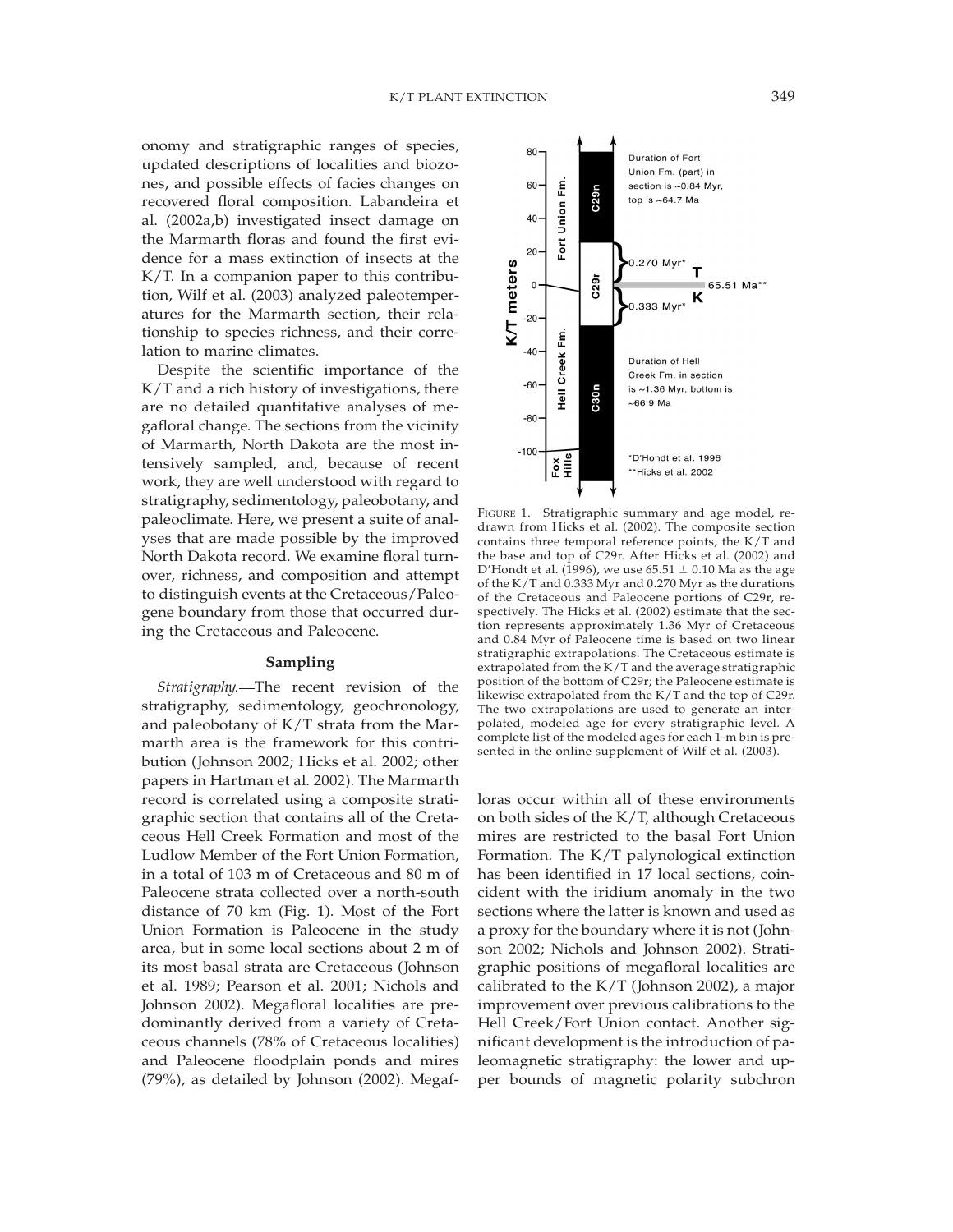| Higher taxon<br>and organ                                                   | Morphospecies                | Specimens                                | $\frac{0}{0}$<br>Morphospecies | $\frac{0}{0}$<br>Specimens |
|-----------------------------------------------------------------------------|------------------------------|------------------------------------------|--------------------------------|----------------------------|
| Bryophyta, vegetative<br>Sphenopsida, reproductive<br>Lycopsida, vegetative | 2<br>$\mathbf{1}$<br>1       | 41<br>6<br>$\overline{2}$                | 0.5<br>0.3<br>0.3              | 0.2<br>< 0.1<br>< 0.1      |
| Filicopsida                                                                 |                              |                                          |                                |                            |
| leaves<br>reproductive<br>Cycadales, leaves<br>Ginkgoales, leaves           | 20<br>1<br>1<br>$\mathbf{1}$ | 182<br>1<br>175<br>114                   | 5.2<br>0.3<br>0.3<br>0.3       | 0.8<br>< 0.1<br>0.8<br>0.5 |
| Coniferales                                                                 |                              |                                          |                                |                            |
| leaves<br>cones<br>seeds<br>Unknown affinity, fruit                         | 10<br>4<br>4<br>1            | 2207<br>22<br>37<br>$\mathbf{1}$         | 2.6<br>1.0<br>1.0<br>0.3       | 9.9<br>0.1<br>0.2<br>< 0.1 |
| Liliopsida                                                                  |                              |                                          |                                |                            |
| leaves<br>reproductive                                                      | 9<br>1                       | 751<br>12                                | 2.3<br>0.3                     | 3.4<br>0.1                 |
| Magnoliopsida                                                               |                              |                                          |                                |                            |
| leaves<br>fruits<br>seeds<br>Total, nonreproductive<br>Total, all           | 309<br>18<br>3<br>353<br>386 | 18,126<br>361<br>167<br>21,598<br>22,205 | 80.1<br>4.7<br>0.8             | 81.6<br>1.6<br>0.8         |

TABLE 1. Morphospecies sampling by taxonomic category, calculated from the minimum abundance matrix (Table 2, data set 4). See Johnson (2002) for detailed taxonomic information.

C29r, which straddles the K/T, have been found in several local sections, allowing the calculation of a modeled age for each locality (Hicks et al. 2002) (Fig. 1). The modeled ages are most accurate within C29r, where they are bounded by more than one datum point, and are inferred to decrease in accuracy with increasing stratigraphic distance from C29r (Hicks et al. 2002). The modeled ages are not critical to the arguments of this paper, but we refer to them occasionally to provide temporal context.

*Paleobotany.* We describe here our use of the terms ''morphotype,'' ''morphospecies,'' and ''species.'' Morphotypes are morphologically discrete populations of plant organs with no formal taxonomic status, although in practice they are taxonomic works in progress (Johnson et al. 1989; Ash et al. 1999). Some morphotypes are usually equivalent to known, described species, whereas most, usually the majority in angiosperm paleobotany because of an intrinsically high discovery rate, represent undescribed species. Morphotypes are used, sometimes in combination, to develop proxy species, known as morphospecies,

when formal species descriptions are lacking or inadequate. Morphospecies plus formally described species, all referred to here as ''morphospecies'' for convenience, are our fundamental units of analysis.

Johnson (2002) listed, illustrated, and updated the stratigraphic distribution and systematic standing of 380 megafloral morphotypes from the study area. Johnson also listed dominant taxa characteristic of megafloral zones and described the methodology for circumscribing leaf morphotypes, in particular, using diagnostic combinations of architectural characters (Hickey 1979; Ash et al. 1999). Some minor additions and adjustments to these morphotypes and notes regarding their conversion to morphospecies for this paper are described in the Appendix. With all adjustments, our primary data contain 386 morphospecies (Table 1 , Appendix). More than 80% of the morphospecies are leaves of dicotyledonous angiosperms, 6% are dicot fruits and seeds, and 6%, 5%, and 3% are various organs of ferns, conifers, and monocots, respectively (Table 1). The remaining morphospecies are organs of cycads, ginkgophytes, lycopods,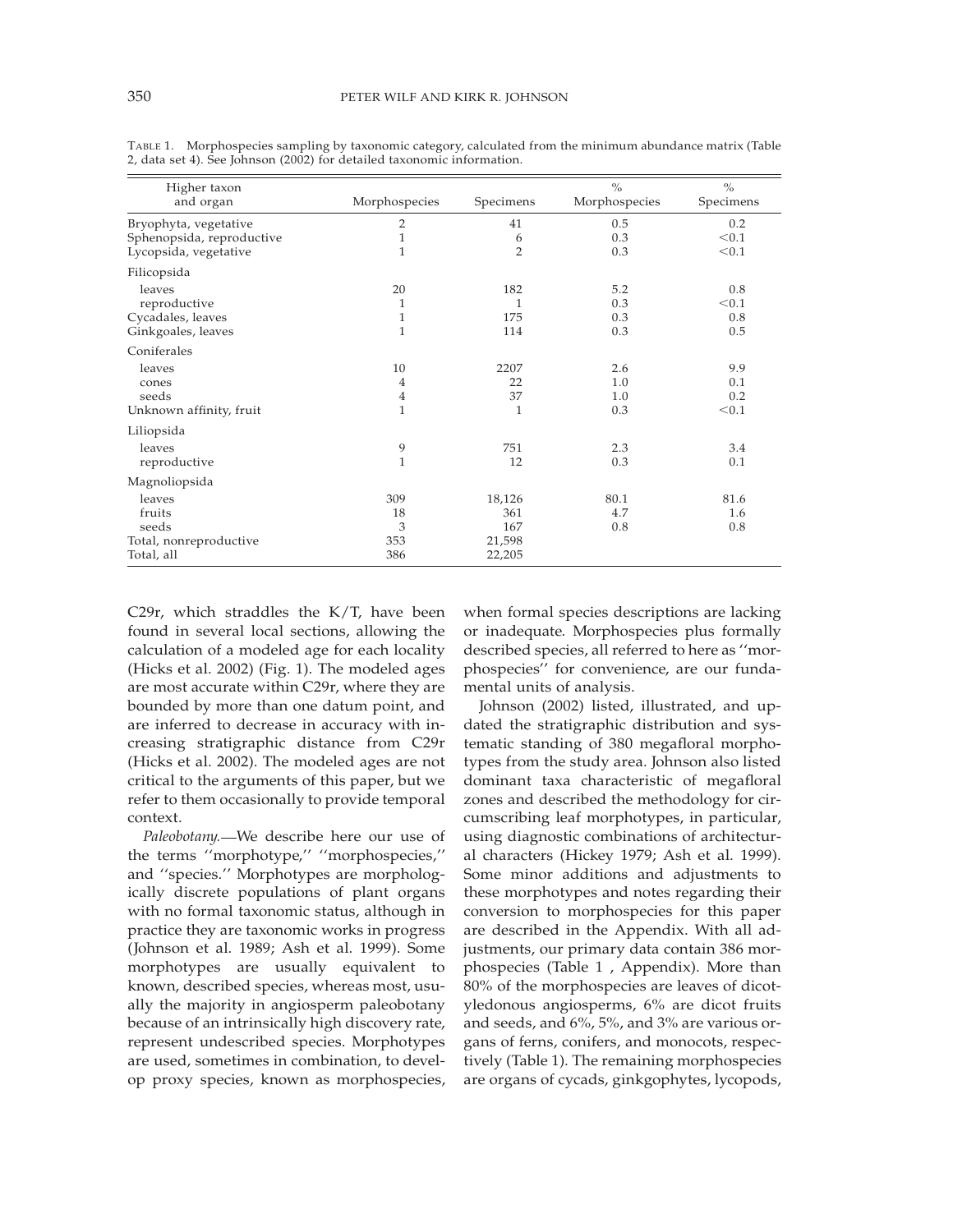| other data sets are derived, as well as data set (4), are available in electronic format as described in text. |                                                                                                                 |         |                                                  |                                                                        |  |  |  |  |
|----------------------------------------------------------------------------------------------------------------|-----------------------------------------------------------------------------------------------------------------|---------|--------------------------------------------------|------------------------------------------------------------------------|--|--|--|--|
|                                                                                                                | Data set                                                                                                        |         | Derived from                                     | Analyses                                                               |  |  |  |  |
| (1)                                                                                                            | Museum vouchers: 12,589 specimens                                                                               |         | Primary, museum in-<br>ventory                   |                                                                        |  |  |  |  |
| (2)                                                                                                            | Field census: 13,914 specimens                                                                                  |         | Primary, field tallies                           |                                                                        |  |  |  |  |
| (3)                                                                                                            | Dicot leaf census: 8591 specimens                                                                               | $(2)$ , | 16 quarries $\geq$ 250 di-<br>cot specimens each | rarefaction: Fig. 3C, closed symbols;<br>Fig. $4$                      |  |  |  |  |
|                                                                                                                | (3A) Dicot leaf census minus species that<br>occur in only one of 16 quarries                                   | (3)     |                                                  | ordination: Fig. 5, "census"                                           |  |  |  |  |
| (4)                                                                                                            | Minimum abundance: 22,205 speci-<br>mens                                                                        | (1)     | and $(2)$ , binned by<br>meter                   | sample size: Fig. 2; Table 1                                           |  |  |  |  |
|                                                                                                                | (4A) Minimum abundance with only di-<br>cot leaves: 18,126 specimens                                            | $(4)$ , | bins $\geq$ 350 specimens<br>each                | supplemental rarefaction: Fig. 3C, open<br>symbols                     |  |  |  |  |
|                                                                                                                | (4B) Minimum abundance minus single-<br>tons and reproductive morphospe-<br>cies: 141 species, 20,642 specimens | (4)     |                                                  | ranges and confidence intervals: Figs.<br>8, 9                         |  |  |  |  |
| (5)                                                                                                            | Presence-absence                                                                                                | (4),    | minus reproductive<br>morphospecies              | raw richness: Fig. 3A                                                  |  |  |  |  |
|                                                                                                                | (5A) Presence-absence minus herbs and<br>nondicots                                                              | (5)     |                                                  | leaf-margin analysis: Fig. 3D, open<br>symbols                         |  |  |  |  |
|                                                                                                                | (5B) 5A plus range-through occurrences                                                                          | (5A)    |                                                  | leaf-margin analysis: Fig. 3D, line                                    |  |  |  |  |
|                                                                                                                | (5C) Presence-absence minus singletons:<br>141 species                                                          | $(5)$ , | or equivalently from<br>(4B)                     | ordination: Fig. 5, open symbols<br>first and last appearances: Fig. 6 |  |  |  |  |

(5D) 5C plus range-through occurrences (5C) standing richness: Fig. 3B

TABLE 2. Summary of data sets and derived analyses. See text for details. Data sets (1) and (2), from which all the other data sets are derived, as well as data set (4), are available in electronic format as described in text.

sphenopsids, and bryophytes. Of the 386 morphospecies, 353 are nonreproductive, of which 350 are leaves and three represent photosynthetic portions of bryophytes and herbaceous lycopods. Nonreproductive morphospecies provide the best estimate of minimum species richness by eliminating the possibility of counting the reproductive and nonreproductive organs of the same original plant as more than one species. For simplification of text and discussion, we use ''species'' hereafter to denote the 353 nonreproductive morphospecies.

 $\equiv$ 

*Collections.* The 161 megafloral localities analyzed here, from 128 distinct stratigraphic horizons, are mostly identical to the 158 quarries reported by Johnson (2002), with some minor revisions (Appendix). All of the collections were made by K.R.J. using described field methods (Johnson 2002), and vouchers are housed at the Denver Museum of Nature & Science (DMNH) and the Yale Peabody Museum.

Fossil plant specimens were collected both selectively and quantitatively, resulting in two, partially overlapping data sets. We will reference these as the ''voucher'' and ''census''

data sets (Table 2, data sets 1 and 2, respectively). Selective collecting involves the discarding of some identifiable field specimens without any record kept of these specimens. In quantitative collecting (Chaney and Sanborn 1933; MacGinitie 1941), also known as censusing or bulk collecting, the investigator tallies all specimens found in the field, keeping some fraction of these specimens as vouchers. In our case, the museum vouchers from censuses were until recently mixed in museum drawers with selectively collected vouchers from the same localities. The first data set is the total of 12,589 identified museum voucher specimens (Table 2). The total tally of identified, censused specimens, tabulated from field notebooks and analyzed here for the first time, is 13,914 (Table 2), an unknown number of which are also included in the voucher set. Material that could not be identified to a species or morphospecies, comprising several thousand additional specimens, was excluded from all of our working data sets and analyses.

ordination: Fig. 5, line per capita rates: Fig. 7 extinction percentages: Table 3

The complete data set used in this article is available as a single electronic file for unrestricted download from the Paleobiology Da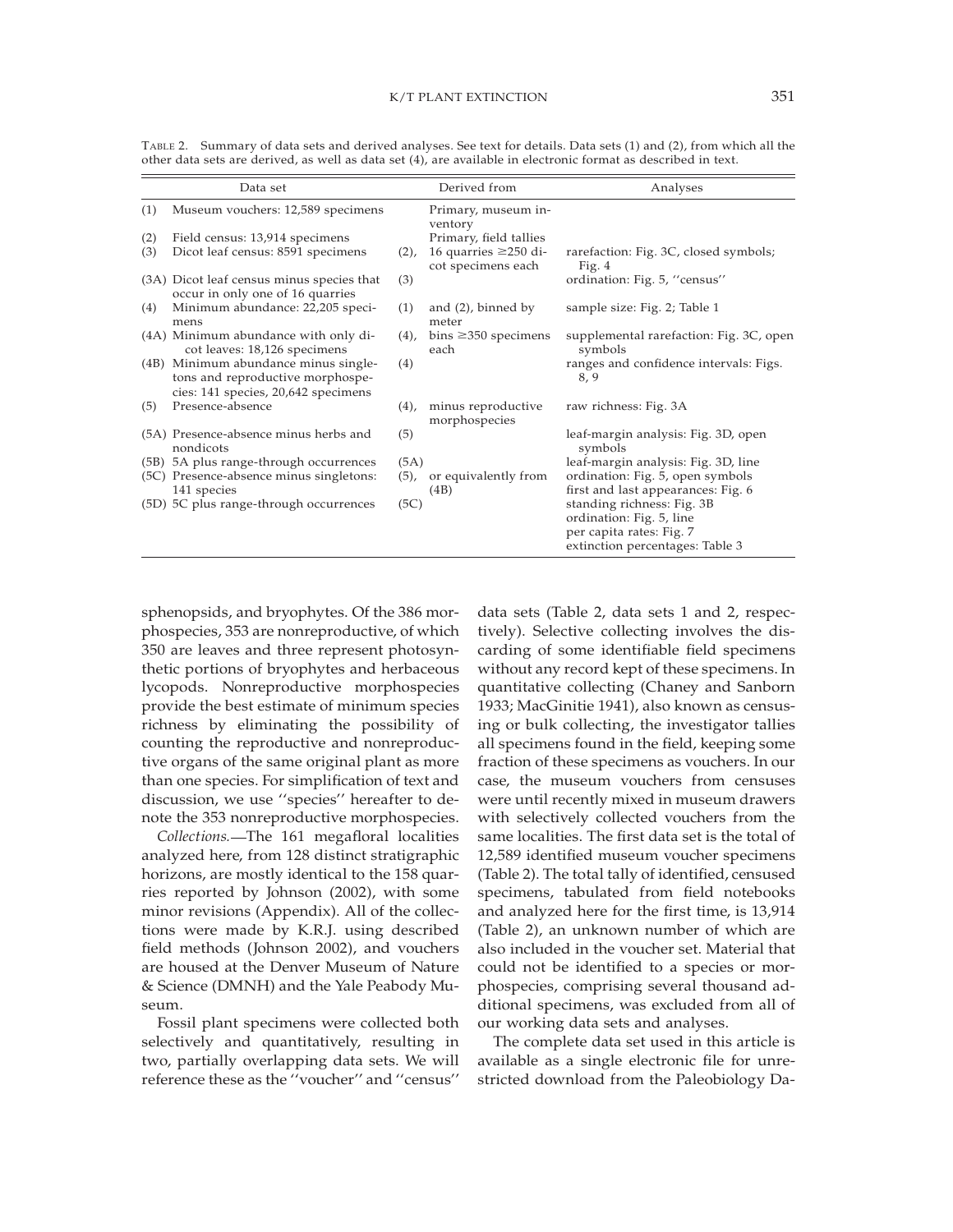tabase, www.paleodb.org (under ''major data sets deposited'') or by request from either author. Detailed locality data, most of which are provided by Johnson (2002), are also archived without access restriction in the Paleobiology Database (search under the locality names in the electronic file or under "Authorizer  $=$ Johnson'').

Facies and Climate Changes.-Facies and climate issues are addressed elsewhere in detail, as cited below, but an abbreviated discussion is presented here because of their relevance for interpreting megafloral samples. In summary, both local facies and global climate changes occurred during the terminal Cretaceous, complicating interpretation of extinction. Palynological data from continuous facies sampled at high resolution provide the only direct evidence that a major extinction of land plants occurred precisely at the K/T (Johnson et al. 1989), and thus we rely on palynology to interpret megafloral results from problematic facies near the K/T (Pearson et al. 2001; Nichols and Johnson 2002).

In some local sections, the uppermost 2 m or so (approximately 30 Kyr) of Cretaceous strata are fossiliferous mire deposits of the Cretaceous portion of the Fort Union Formation, whereas in others, barren, possibly leached strata of the uppermost Hell Creek Formation reach the K/T (Pearson et al. 2001; Johnson 2002; Nichols and Johnson 2002). Mire deposits that contain plant fossils have not been found within the Hell Creek Formation (Johnson 2002). The dinosaur-bearing, Cretaceous mires of the basal Fort Union Formation contain megafloras that are compositionally similar to Paleocene floras, with minor differences (Pearson et al. 2001; Johnson 2002). We follow Johnson (2002) in the use of the term ''FU0'' to denote this megafloral biozone associated with terminal Cretaceous mire deposits. Diagnostically Cretaceous palynomorphs, derived from the same source vegetation as the megafloras, show the survival of typical Cretaceous plants within FU0 and their extinction at the K/T impact layer (Johnson et al. 1989; Pearson et al. 2001; Nichols and Johnson 2002). The productive Hell Creek strata just below the mires offer the last glimpse of most of the Cretaceous megaflora, which does not appear in any facies above the K/T. Therefore, any analysis of megafloral extinction in this area must include Hell Creek strata. Many of the figures in this contribution show a major drop in diversity, spike in last appearances, or change in composition at about 2 m below the K/T, which, in accord with the work discussed above, we interpret as an artifact of facies change that smears a true extinction at the K/T a short distance down section (see Signor and Lipps 1982).

At a larger scale, facies change from the Hell Creek Formation to the Fort Union Formation is also germane because the majority of Hell Creek megafloral localities are from channel deposits and the majority from the Fort Union Formation are from floodplain deposits. Johnson (2002) recognized this and sampled floras from rare Hell Creek floodplain and Fort Union channel deposits. Although sample sizes are not yet sufficient for a detailed, faciescontrolled study, we provide some preliminary analyses here: significantly, uppermost Cretaceous floodplain and channel deposits contain megafloras that are very different from their Paleocene counterparts. For example, the highest Cretaceous pond flora, at  $-6$ m, has 17 species but only two that are found above the K/T. Similarly, only 19 of 112 species from channel deposits in the uppermost 15 m of Cretaceous strata have been found in Paleocene channel deposits. The best-sampled flora from a Paleocene channel, at  $+7$  m, contains 11 species, seven of which are Cretaceous survivors, and all Paleocene channels combined contain 19 species, of which 13 are Cretaceous survivors, 15 occur in Paleocene floodplain deposits, 14 occur in Paleocene ponds (the dominant floodplain subenvironment), and 11 occur in Paleocene mires. The fact that most Paleocene channel species can be found in pond and other types of floodplain deposits indicates their broad original distribution across environments and mitigates the problem with the general shift in dominant facies near the K/T. Also, the observations above are consistent with the lack of origination in the basal Paleocene such that the majority of Paleocene species are Cretaceous survivors, as discussed further below.

Climate change near the K/T is analyzed in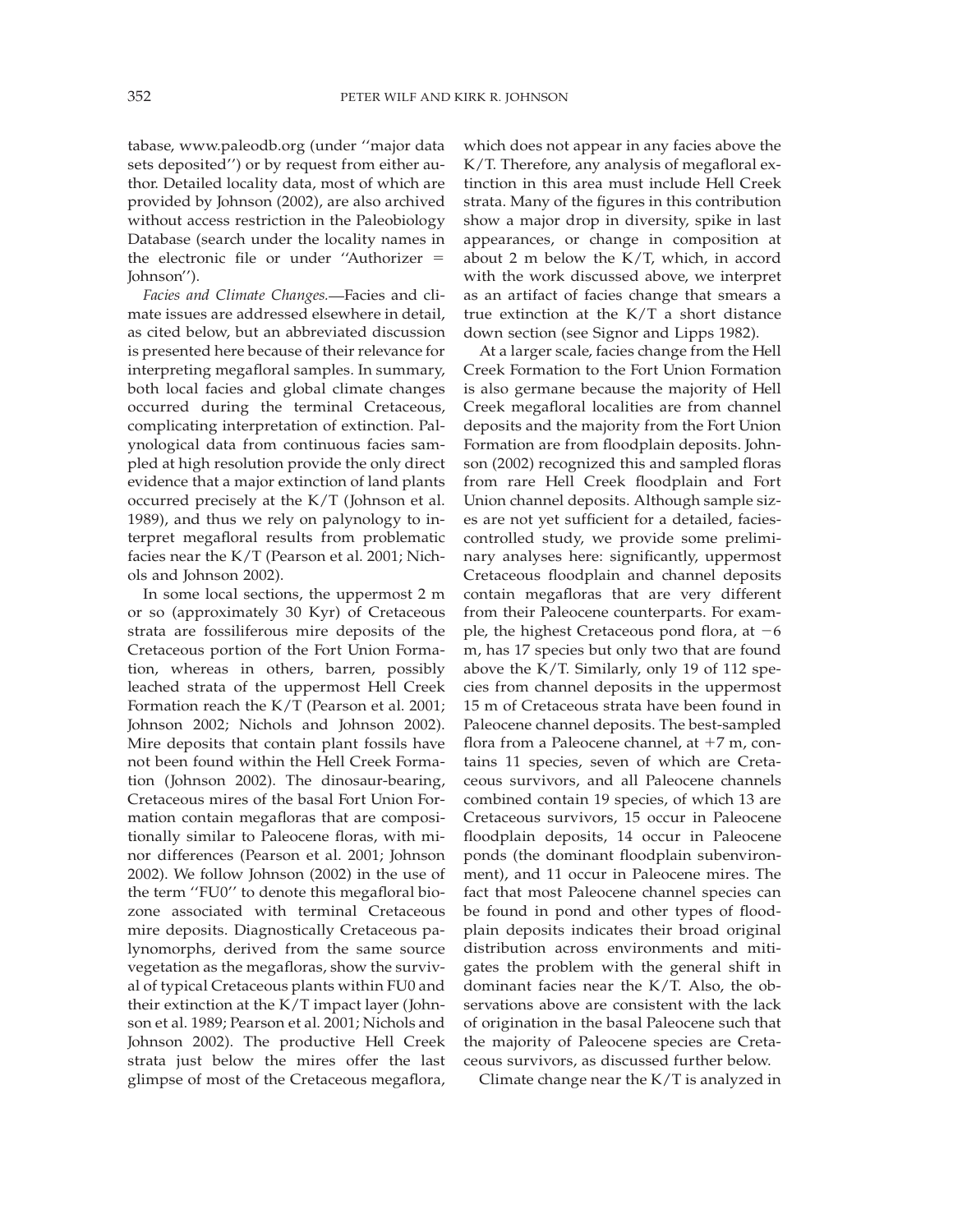a companion paper (Wilf et al. 2003). Temperature is a strong correlate of plant diversity, both today and in the past (Crane and Lidgard 1989; Wing et al. 2000; Phillips and Miller 2002), and a drop in temperatures just before the K/T could be associated with a loss of richness before impact. Wilf et al. (2003) analyzed paleotemperatures from the Marmarth megafloras by using leaf-margin analysis, a method that estimates mean annual temperature from the percentage of woody dicot species with untoothed leaf margins by using the strong positive correlation between these variables observed in living forests (Bailey and Sinnott 1915; Wolfe 1979; Wilf 1997). The megafloral results were correlated using paleomagnetic stratigraphy to four marine temperature records from oxygen isotope ratios of foraminifera (Li and Keller 1998; Barrera and Savin 1999; Olsson et al. 2001), supplemented by records of latitudinal range shifts for plants and foraminifera. Both plants and foraminifera indicated a global warming beginning about 0.5 Myr before the K/T, a peak of warming lasting from 0.3 to 0.1 Myr before the K/ T, cooling to pre-warming values within the final 0.1 Myr of the Cretaceous coinciding in part with the deposition of the FU0 floras, and the continuation of cool temperatures during the earliest Paleocene. The warming peak corresponded to maximum plant diversity in the Marmarth section and poleward range expansions of thermophilic foraminifera. Wilf et al. (2003) observed that similarly cool temperatures were associated with rich Cretaceous but poor Paleocene floras. On the basis of this and other evidence, they concluded that climate changes were not the cause of plant extinction at the K/T, but that extinction percentages based on the number of species lost since the warming peak were probably inflated because of nearly synchronous global cooling and local facies changes just prior to the K/T.

## **Data Analysis**

Several different subsets of the primary data were needed in order to quantify sampling (Table 1, Fig. 2), diversity (Figs. 3, 4), composition (Fig. 5), and first and last appearances (Figs. 6–9). The data sets used are listed and numbered in Table 2. Our methodology is de-



FIGURE 2. Summary of megafloral sampling in 10-m intervals from the K/T, based on the minimum abundance matrix of 22,205 specimens (Table 2, data set 4), 13,420 Cretaceous and 8785 Paleocene. Sampling intensity is greatest near the K/T, especially for the first 10 m of Paleocene strata.

tailed below in procedural order, but several of our figures combine results from more than one data set and major analysis.

In summary (details below), the primary data are the museum vouchers (Table 2, data set 1) and field census tallies (data set 2). First, we examined the census data for 8591 dicotleaf specimens from 16 localities with more than 250 specimens each (data set 3), in order to obtain the best possible, site-specific information. Second, we placed all of the voucher and census data independently, into 184 stratigraphic bins of 1 m each, then combined the two data sets into a single, minimum abundance matrix containing the minimum number of specimens of each morphospecies in each bin (data set 4). Third, we converted the minimum abundance matrix into a presence– absence matrix (data set 5). Most of the data conversions and analyses were executed by using code written for the purpose by P.W. in Mathematica® (Wolfram 2003). The code for calculating confidence intervals on stratigraphic ranges from a stratigraphically ordered abundance matrix, using the technique described below, is available from the Paleobiology Source Code Archive, www.paleodb. org/paleosource. Other software used is referenced below.

*Dicot Census Data.* Counts of 300 or more specimens are considered to produce the best approximation of original relative abundance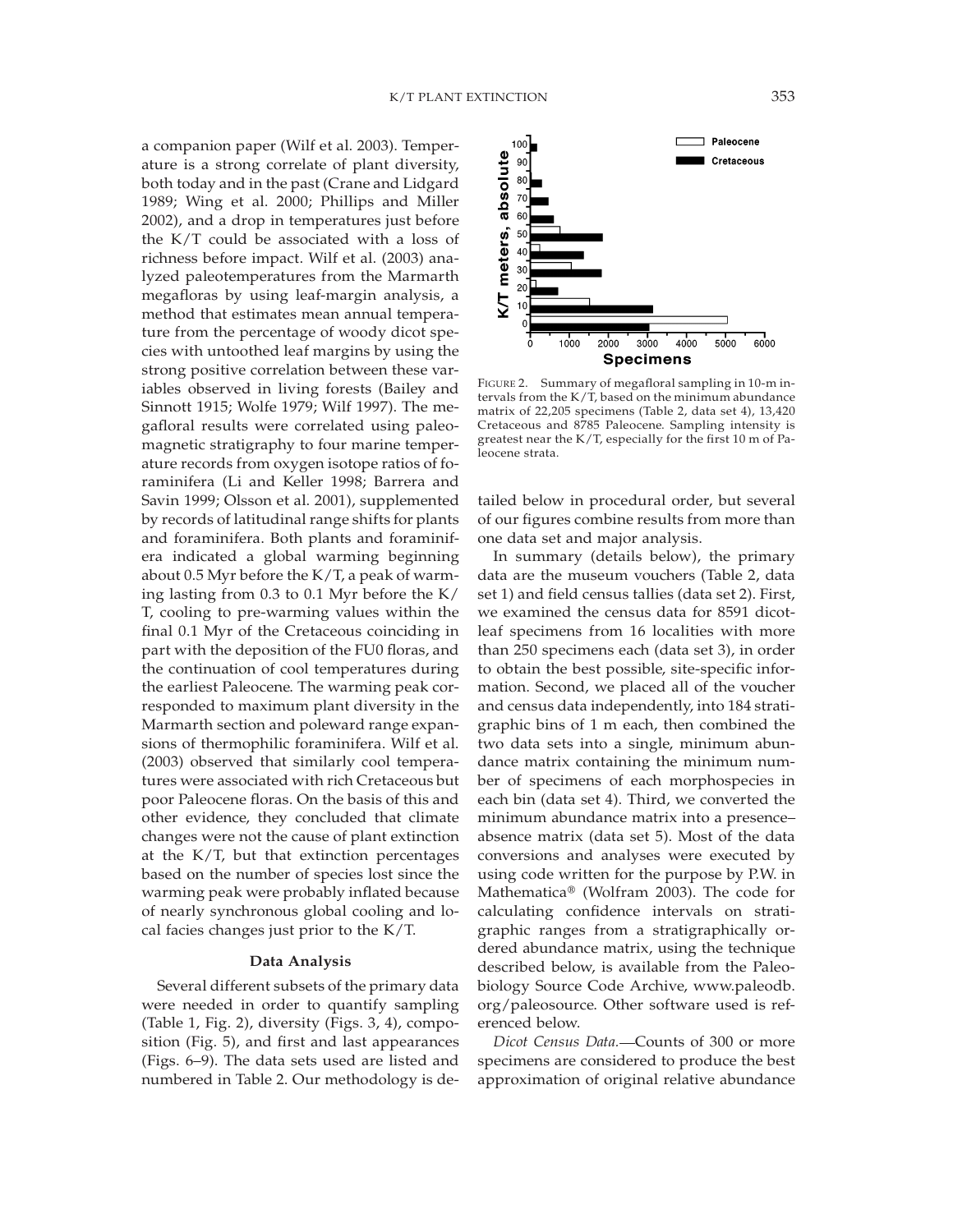and richness at individual sites (Burnham et al. 1992). This signal is probably compromised by the allochthonous setting of many Hell Creek floras (Johnson 2002). Nevertheless, leaf counts offer a valuable complement to presence–absence data, which have no abundance information. From the complete set of census data (data set 2), we analyzed the 16 quarries with more than 250 specimens of dicot leaves each (269 to 1298 specimens; data set 3). Census sites are referenced here by their precise meter level. Richness was standardized for sample size by using rarefaction analyses (Figs. 3C, 4), which were evaluated with 95% confidence intervals by using Analytic Rarefaction 1.3 by S. M. Holland, www.uga.edu/  $\sim$ strata/software. To quantify compositional change, we used detrended correspondence analysis (DCA; see Wing and Harrington 2001), after first removing species that only occurred at one locality of the 16 to avoid distortion effects (data set 3A) (Fig. 5, census data). The software package MVSP® (Kovach 2000) was used for the DCA analyses.

*Binning, Minimum Abundance Matrix, and Sample Distribution.* To make possible our remaining analyses from two, partially overlapping data sets, we streamlined the process by binning the data. All localities and corresponding occurrence data for plant species were lumped into 184 bins of 1 m thickness each, according to their position in the composite section. Binning was done separately for the vouchers (data set 1) and censused specimens (data set 2). The bins are referenced by their lowest stratigraphic level relative to the K/T, e.g.,  $-3$  m'' contains all localities and constituent specimens from stratigraphic position *L* such that  $-3$  m  $\le L < -2$  m.

Use of a composite section greatly increases sample size, statistical power, and stratigraphic coverage. However, a composite section inevitably introduces some temporal mixing of floras because localities are combined from the same meter level in different local sections, which do not have uniform sedimentation rates. Construction of the composite section caused negligible vertical mixing of megafloral biozones (Johnson 2002), and most bins are dominated by a single locality or several localities from the same bed in a single local section, so that mixing problems are minimal. Another effect of constructing a single composite section is the loss of information about original spatial heterogeneity in floral composition, so that apparent temporal change in floral composition may reflect original variation on the landscape more than true turnover. We assume that this problem is significant only over the shortest stratigraphic distances, such as comparisons from one bin to the next.

From the binned voucher and census data, we generated a single, minimum abundance matrix (data set 4), containing for each of the 184 bins the minimum number of specimens of each morphospecies occurring in that bin. This number was calculated by comparing, for each morphospecies in each bin, the number of voucher versus the number of census specimens and retaining the greater number. The minimum abundance matrix partly solves the problem of the unknown overlap between the voucher and census data by generating a conservative working estimate of specimen counts. The numbers of specimens would be slightly greater if comparisons were made for localities instead of bins, but this route is much more computationally intensive, and the improvement would only be of marginal use here.

The minimum abundance matrix produced 22,205 specimens (Table 1). This sample size is more than double that of previous studies in the area, which included unidentified specimens and did not include census data (Johnson et al. 1989; Johnson 1992, 2002). We use the minimum abundance matrix to evaluate the sample sizes of bins (Fig. 2) and relative abundances of morphospecies (Table 1). Dicot leaves dominate the percentages of total specimens (82%) and species richness (80%). Some other organ types show more disparity between abundance and richness, such as conifer leaves (10% vs. 3%, respectively). The 353 nonreproductive morphospecies, which we use as operational species as described above, constitute 97.3% of the total specimens.

Historically, Maastrichtian floras were undersampled in comparison to Paleocene floras (Johnson 2002). The stratigraphic distribution of sampling (Fig. 2) shows that the reverse is now true in the study area, with 13,420 Cre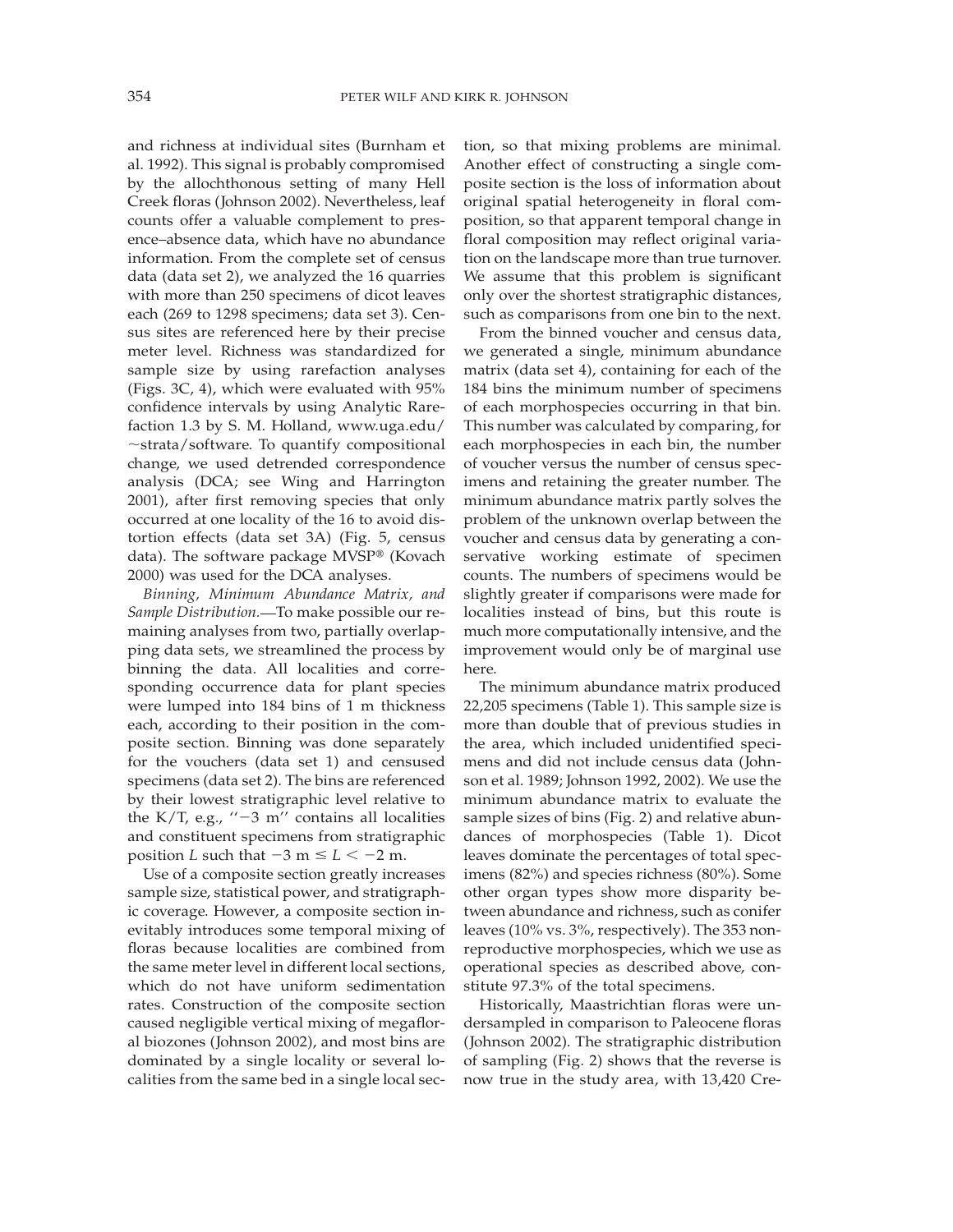taceous and 8785 Paleocene specimens. At face value, this sampling inequity creates bias in favor of a higher observed extinction. However, the critical lowest 10 m of Paleocene strata is about 60% better sampled than the highest 10 m of the Cretaceous (Fig. 2), which counteracts the bias. The sampling distribution also shows a heavy concentration of collections close to the K/T, where they are most needed to evaluate extinction rates. However, increased sampling at greater stratigraphic distance is necessary, especially in the Paleocene, to improve quantification of turnover above the boundary.

In order to extend the stratigraphic range of the dicot census data (data set 3), supplemental rarefactions (Fig. 3C, open symbols) were calculated from the minimum abundance matrix for bins with at least 350 specimens of dicot leaves (data set 4A).

*Confidence Intervals on Stratigraphic Ranges.* The placement of confidence intervals on the endpoints of stratigraphic ranges is, at best, a probability exercise that is always made imperfect by the unpredictable nature of the fossil record (e.g., Marshall and Ward 1996; Payne 2003; Holland 2003). Nevertheless, confidence intervals give at least a rough idea of how well the true range of a taxon is sampled, and ranges with confidence intervals are a major improvement over "raw" ranges. Strauss and Sadler (1989; see also Marshall 1990) presented a simple formula for deriving the desired confidence interval as a range extension  $r$ , calculated as a fraction  $\alpha$  of the observed range *R* of a taxon, where *r* and *R* can be denoted in any units of stratigraphic thickness or time; we use meters of stratigraphic thickness here. The Strauss and Sadler formula uses the simplifying assumption that fossil recovery potential is uniform through a sampled section. First,  $\alpha$  is calculated as a function of the desired confidence level  $C$ ,  $0 \le C \le 1$ , and the number of distinct horizons *H* in which the taxon of interest is found:

$$
\alpha = (1 - C)^{1/1 - H} - 1 \tag{1}
$$

Second, *r* is calculated from a:

$$
r = \alpha R \tag{2}
$$

In practice, fossil recovery potential is never

uniform, because sampling, preservational quality, and facies are variable even in the most ideal study areas. One solution is to use equation (1) as an approximation, which is an improvement over the lack of any confidence intervals when recovery potential is not thought to vary greatly within an interval (e.g., Marshall and Ward 1996). However, sampling data (Fig. 2) show clearly that recovery potential is not uniform in the Marmarth section. Instead, the potential for finding a given taxon is much greater near the K/T, where sampling is most intensive.

To mitigate unevenness, we have adapted Marshall's (1997) recent method, which allows recovery potential to vary stratigraphically (Figs. 8, 9). Our approach is nearly identical to that of Labandeira et al. (2002b), but we provide a more detailed explanation here.

Following Marshall's (1997) method, we evaluate the confidence interval *r* by using integration, with respect to the area under a curve *f*(*h*) that expresses the relative recovery potential with respect to stratigraphic height *h*:

$$
\int_{b}^{b+r} f(h) dh = \alpha \int_{a}^{b} f(h) dh \qquad (3)
$$

where *a* is the stratigraphic level of first appearance, *b* is the level of last appearance, and the proportionality factor  $\alpha$  is calculated from equation (1). Marshall (1997) showed that equation (1) is a special case of equation (3) in which recovery potential does not vary stratigraphically, and therefore *f*(*h*) is equal to a constant.

Marshall (1997) left to the investigator the practical problem of assigning a recovery curve *f*(*h*) to a particular fossiliferous section. In a section such as ours with specimen counts for each stratigraphic level, the number of specimens examined within a bin is a good approximation for the potential of recovering a given taxon within that interval because the specimen count directly reflects the effort expended in search of the taxon. Equation (3) is therefore not solved analytically but graphically: the area under the curve at the level of a particular bin is simply the number of specimens in that bin, so that the recovery curve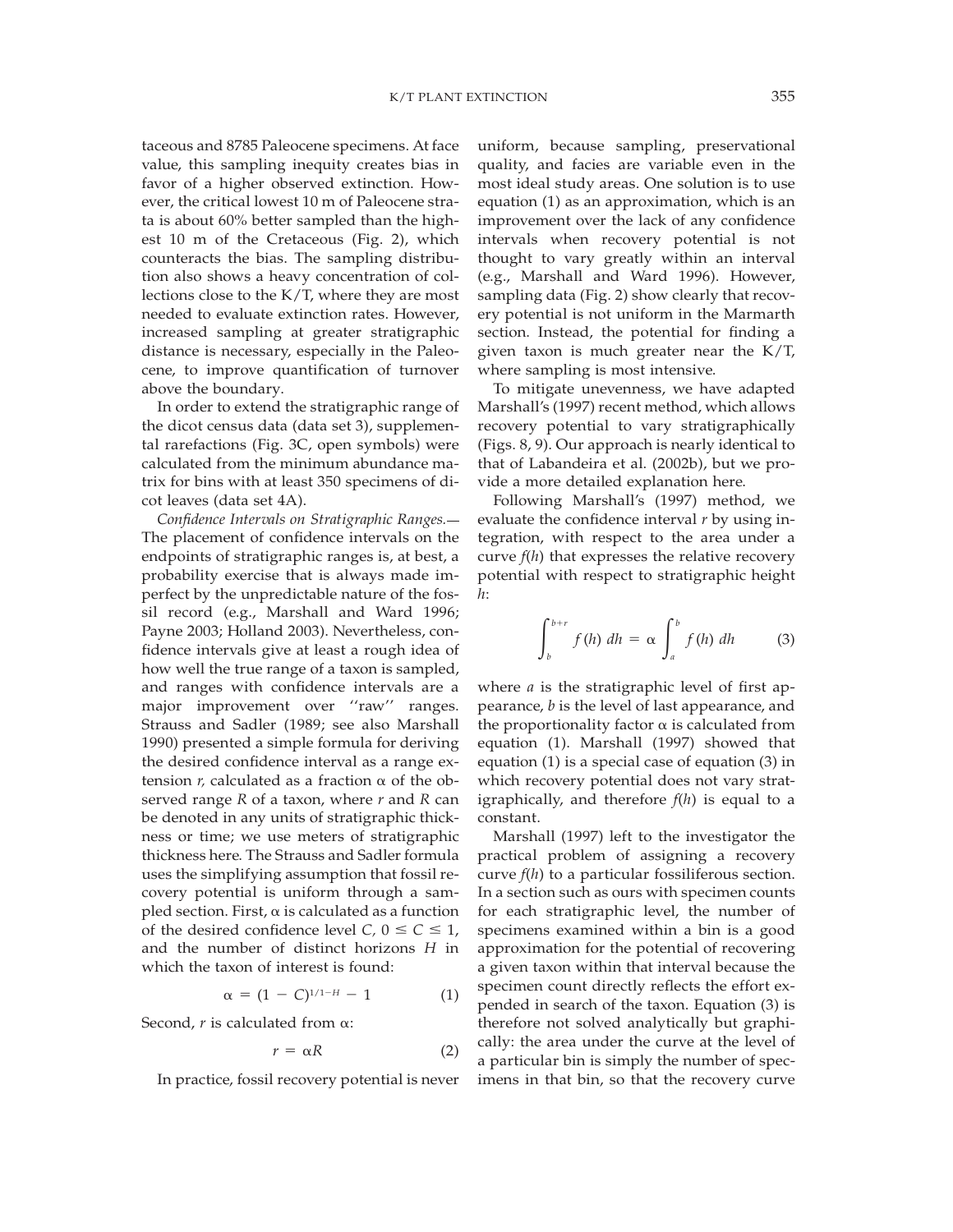*f*(*h*), if drawn, would have the appearance of a stacked bar graph (see Fig. 9, right side).

Prior to analysis, all species appearing in only one bin, hereafter termed ''singletons'' (sensu Foote 2000), were removed because they have undefined confidence intervals, along with the 33 reproductive morphospecies, leaving 141 non-singleton species represented by 20,642 specimens (data set 4B). For each species, the total number of specimens in this culled data set within the range of that species, inclusive, was summed. The sum was multiplied by the proportionality factor  $\alpha$  (eq. 1), with *H* set equal to the number of bins of occurrence, to derive a scaled potential equivalent to the right side of equation (3). The remaining task was to calculate *r* so that the left side of equation (3) equaled the scaled potential of the right side. Starting with the first bin above the range top of the species, specimen counts in each bin were summed through successively higher bins until a number greater than or equal to the scaled potential was reached. The midpoint of the highest bin summed was the top of the confidence interval, with *r* equal to the total range extension. The procedure above can be modified easily for range bottoms by reversing direction.

The ranges of the 141 non-singleton species are shown first with 50% confidence intervals (Fig. 8A). For illustrative purposes, the confidence intervals are placed on the ranges of all species, including survivors of the K/T, and are applied separately both to range tops and range bottoms by using the same derivation, to show the dependence of confidence interval length on sampling distribution. Note that a different calculation for the range bottom versus top extensions would be required in a true two-tailed case (Strauss and Sadler 1989), but the lower range extensions in Figure 8A are simply a second, reversed application of the one-tailed case for the sake of direct pictorial comparison. Confidence intervals near the K/ T are considerably shorter than confidence intervals far from the K/T, many of which do not terminate within the section. This difference reflects the higher sampling intensity near the K/T (Fig. 2), such that the calculation of the range extensions requires the summation of relatively few bins in order to balance equation (3).

Intensive sampling near the K/T made possible the calculation of 99% confidence intervals, most of which remained within the bounds of our section; we place these on the range tops of the 101 species with Cretaceous last appearances (Fig. 8B). We also extract a detailed view of the 57 species with last appearances within the uppermost 15 m of Cretaceous strata (Fig. 9).

*Presence-Absence Data.* The original minimum abundance matrix (data set 4) exclusive of the reproductive morphospecies was converted to a presence-absence matrix (data set 5). Raw richness was calculated from simple tallies of the number of species in each stratigraphic bin (Fig. 3A). The presence-absence matrix minus all occurrences of non-dicots and herbaceous dicots (data set 5A), which are conventionally excluded from leaf-margin analysis (Wolfe 1979), was used to generate paleotemperature estimates (Fig. 3D, open symbols), as described in the companion paper (Wilf et al. 2003). The presence-absence matrix with singletons removed (data set 5C), was subjected to DCA (Fig. 5, "raw").

Range-through occurrences were added to data sets 5A and 5C (generating data sets 5B and 5D, respectively), so that a species was considered to be present in a bin if it either occurred in that bin or if it occurred both above and below the bin but not in it. The addition of range-through occurrences makes the assumption that a species did not leave the area and return, as a literal reading of the record would suggest, but instead existed in the area undetected as a recovered fossil. This assumption undoubtedly is not always valid and may be especially problematic for taxa with relatively long absences. However, the rangethrough approach has several benefits, including the smoothing of outliers from raw data (Figs. 3B, 5), the generation of estimates for more bins, the use of more species in calculations, and the fact that more localities and therefore more facies are involved in each estimate, thus helping to reduce taphonomic overprints on richness and composition (e.g., Burnham 1994). Data set 5B was used for a second, range-through leaf-margin analysis in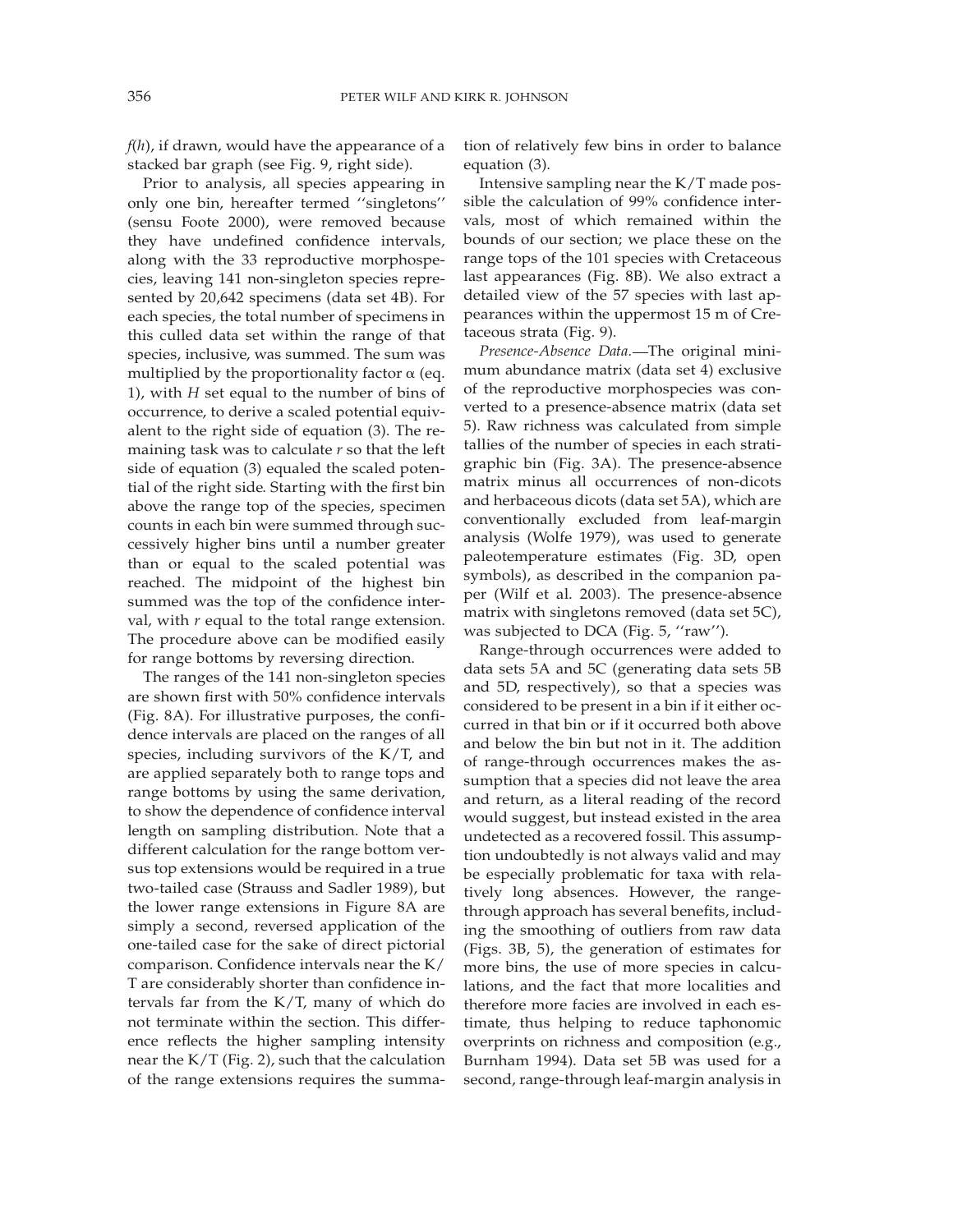the companion paper (Wilf et al. 2003), redrawn here (Fig. 3D, solid line). Data set 5D was used for additional DCA (Fig. 5, ''rangethrough''), estimation of standing richness per bin (Fig. 3B, ''total minus singletons''), derivation of the number of first and last appearances per bin (Fig. 6), and estimation of extinction percentages (Table 3).

For further analysis of richness and turnover rates, we used the recent methodological revision presented by Foote (2000). Using the presence–absence matrix with range-through occurrences (data set 5D), the three classes of taxa present in a stratigraphic interval (our bins) and in at least one adjacent interval (i.e., non-singletons) were calculated for each bin as defined by Foote (2000). These are (1) taxa that cross only the lower boundary of an interval, which are our species with a last appearance in a bin (Fig. 6B); (2) taxa that cross only the upper boundary of an interval, which are our species with a first appearance in a bin (Fig. 6A); and (3) taxa that cross both boundaries of an interval, which are our species that range through a bin but do not begin or end their ranges there. Variables that represent the number of species in these categories for a particular bin are  $N_{bL}$ ,  $N_{Ft}$ , and  $N_{btr}$  respectively, after Foote (2000). We also use two derived variables, the total number of taxa that cross the lower boundary of an interval, or ''bottom crossers,"  $N_b$  (=  $N_{bL}$  +  $N_{bt}$ ) and the total number that cross the upper boundary, or ''top crossers,"  $N_t$  (=  $N_{Ft}$  +  $N_{bt}$ ). The quantity  $N_{bL}$  $1 + N_{Ft} + N_{bt}$  is equal to total richness minus singletons (Fig. 3B). All of these variables by definition exclude singletons, which have many undesirable characteristics when used to estimate richness or turnover rates (Foote 2000).

For estimating standing richness, the counting of bottom crossers or top crossers has several theoretical advantages over counting total richness minus singletons (Foote 2000). In our data, the difference between total richness minus singletons and bottom or top crossers is mostly inconsequential (Fig. 3B). However, both bottom- and top-crossing data smooth the largest spike in species richness, at  $-15$  m, a small increase in richness just above the K/ T, and several other transient peaks (Fig. 3B).

These peaks are therefore better attributed to preservation and sampling than to actual increases in richness. All three richness measures show edge effects near the bottom and top of the section because the number of overlapping ranges drops artifactually near the bounds of the sampled interval.

Foote (2000) advocated the quantification of origination and extinction by using estimated per capita rates, which we apply here (Fig. 7). These rates for a particular bin are logarithmic ratios of the number of non-singleton taxa having first or last appearances in a bin to the number of non-singleton taxa that range across the bin. Practically, our use of ''origination rates'' and ''extinction rates'' is best understood in the local context. Calculation of rates is based on first and last appearances and makes no explicit distinction between immigration and speciation as the cause of local origination, nor between emigration and true extinction as the cause of local extinction.

Specifically, the per capita rate of origination per time unit *t* is (Foote 2000: eq. 22):

$$
\hat{p} = \ln(N_t/N_{bt})/\Delta t \tag{4}
$$

and the per capita rate of extinction is (Foote 2000: eq. 23):

$$
\hat{q} = \ln(N_b/N_{bt})/\Delta t. \tag{5}
$$

We present per capita rates (Fig. 7), setting  $t = 1$  for the Cretaceous and scaling  $t$  for the Paleocene by the calculated relative rate of sedimentation (30% higher for Paleocene [Hicks et al. 2002]). Analysis of the entire section shows edge distortions at the top of the section for extinction and the bottom for origination (Fig. 7A), and so we detail the portion of the section without edge effects (Fig. 7B).

#### **Diversity**

All measures of species richness show a significant drop from the latest Cretaceous to the Paleocene (Figs. 3, 4), and no analysis of Paleocene floras produces diversity comparable to that of Cretaceous floras. Many Cretaceous floras have more species than any Paleocene flora. All analyses show a peak in richness at  $-15$  m ( $\sim$ 200 Kyr before K/T), at the same time as maximum temperatures (Wilf et al. 2003), and the continuing presence of rich flo-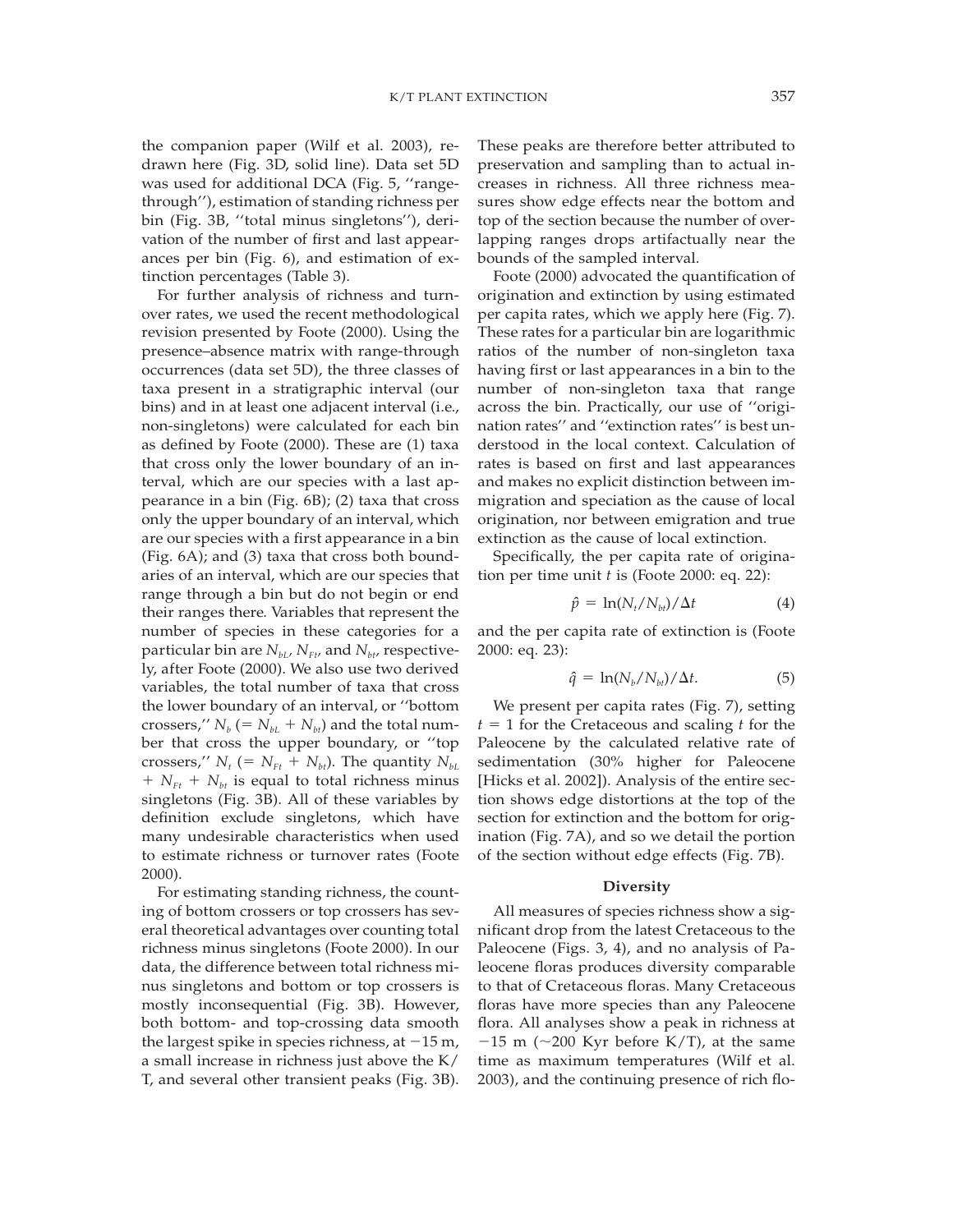

FIGURE 3. Megafloral richness (A–C) and estimated temperature (D). A, Raw richness, equal to the total number of nonreproductive morphospecies per 1-meter bin (Table 2, data set 5), shown when greater than zero. B, Standing richness, estimated using three metrics discussed in text (data set 5D). C, Rarefied number of dicot species at 250 specimens, for census sites with at least 250 specimens (closed symbols, data set 3) and from the minimum abundance matrix for bins with at least 350 specimens (open symbols, data set 4A). An unusual site at  $-16.4$  m with 500 specimens and only one species is not plotted here or in Figure 4, and it is not used in DCA (Fig. 5) because of distortion effects. D, Estimated mean annual temperatures from leaf margin analysis (LMAT), redrawn from the companion paper by Wilf et al. (2003). Circles are estimates from bins with at least 20 dicot species each (data set 5A). Solid line shows estimates from bins with at least 20 dicot species each when range-through occurrences are included (data set 5B).

ras to  $-4$  m ( $\sim$  60 Kyr before K/T), the highest level of the Hell Creek Formation with good sampling and preservation (Figs. 3, 4).

Raw richness data (Fig. 3A) show that 10 Cretaceous bins, ranging from  $-75$  to  $-4$  m and from 26 to 85 species, are more diverse than the richest Paleocene bin at 0 m, which has 25 species. With range-through occurrences included and singletons discarded (Fig. 3B), Cretaceous bins are continuously more diverse than any Paleocene bin over the interval from  $-75$  to  $-3$  m (approximately 1000 to 40 Kyr before K/T), with 38 to 75 bottom crossers per bin. The largest number of bottom crossers for the Paleocene, 30, occurs at  $+1$  m (Fig. 3B). Similarly cool temperatures are associated with rich Cretaceous floras in the lower part of the Hell Creek Formation but with poor Paleocene floras (Fig. 3D), suggesting that terminal Cretaceous cooling was unrelated to the major drop in plant diversity across the K/T (Wilf et al. 2003).

Rarefaction of dicot census data corroborates the presence of rich Cretaceous floras that were lost by the Paleocene (Figs. 3C, 4). This trend is evident at a coarse scale in a comparison of the combined rarefaction curves for sites from the uppermost 15 m of the Cretaceous against all Paleocene sites (Fig. 4A). Examination of separate rarefaction curves for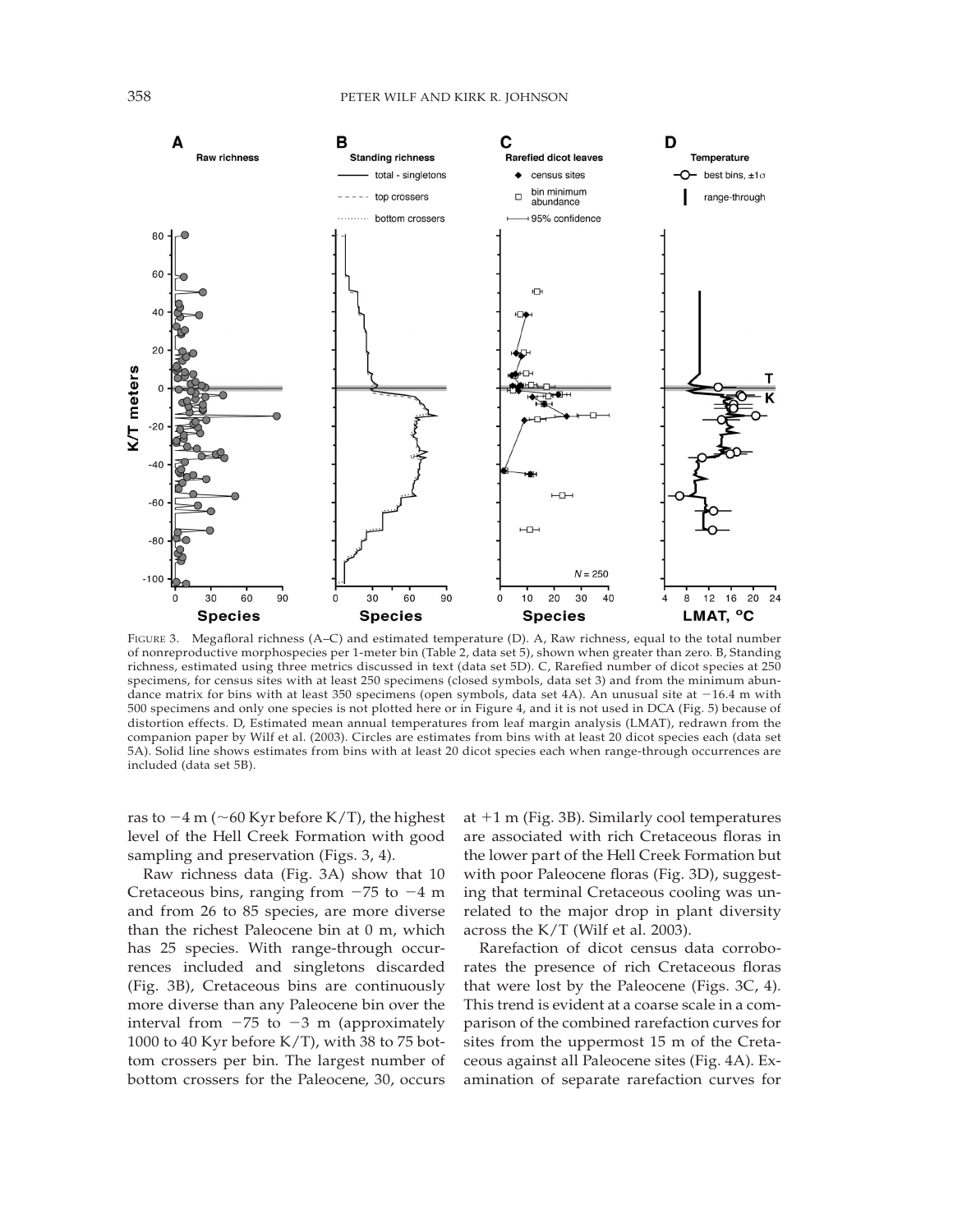

FIGURE 4. Rarefaction curves from dicot census data, 16 quarries with at least 250 specimens each (Table 2, data set 3; plotted at  $n = 250$  specimens in Fig. 3C). A, Bulk rarefactions of all Paleocene sites and of sites from the uppermost 15 m of Cretaceous strata. B, Results from individual quarries, meters to K/T marked for the bestsampled localities. Complete list of meter levels used, ordered by expected number of species at 250 specimens (as plotted in Fig. 3C):  $-43.7$  m (1.5 species),  $+6.5$  (4.3),  $+1.\overline{1}$  (4.7),  $+7.\overline{2}$  (5.7),  $+0.2$  (6.6),  $-1.\overline{7}$  (6.9),  $+1.3$  (7.7),  $+16.5$  (7.9),  $-17.1$  (9),  $-45.2$  m (11.3),  $-4.8$  (12),  $-8.5$  $(16.4), -3.6$   $(21.6), -15.0$   $(24.6), +18.0$   $(6), +38.4$   $(9.6).$ The site at  $+38.4$  m has the greatest rarefied richness for the Paleocene, but 95% confidence intervals (not shown) overlap with several other Paleocene sites at most sample sizes.

individual sites (Fig. 4B) shows that three of the Cretaceous census sites from the uppermost 15 m, including one at  $-3.6$  m, are more rich than any other sites. A site from  $-1.7$  m, within the FU0 zone, is depauperate (Fig. 4B). Even the total richness of all Paleocene censuses combined (Fig. 4A) does not approach several single sites from the Cretaceous (Fig. 4B). For example, at 1000 specimens, all Paleocene sites combined have an estimated 19.4  $\pm$ 3.5 species (at 95% confidence), but the comparable figures for the censuses at  $-15$  m and

 $-3.6$  m are  $38.1 \pm 3.0$  and  $27.5 \pm 1.3$  species, respectively. Moreover, the trajectories of rarefaction curves indicate that new Cretaceous species are significantly more likely to be found with further sampling than are Paleocene species. The highest census site, at  $+38.4$ m, also has the highest rarefied richness of the Paleocene sites. Although this is the only possible indication of floral recovery in our analyses, it is not significant because the 95% confidence intervals (not shown) of the  $+38.4$  m rarefaction curve overlap those of several other Paleocene sites at most sample sizes. Supplemental rarefactions derived from the minimum abundance matrix (data set 4A in Table 2), which includes voucher data, are concordant with those based entirely on census counts; however, the predicted and observed tendency is for rarefied richness to increase with the inclusion of the selectively collected vouchers (Fig. 3C). The supplemental rarefactions show high richness below the lowest census sites, in agreement with the other analyses (Fig. 3) and before the onset of significant warming (Fig. 3D).

#### **Composition**

Detrended correspondence analyses indicate significant differences between Cretaceous and Paleocene floras, whether quantified from presence-absence data or relative abundance data from field censuses (Fig. 5). Presence-absence data with range-throughs trend in a negative direction along the first axis to a minimum at  $-57$  m, followed by a weak positive trend to  $-37$  m and a stronger positive trend from  $-36$  m to  $-16$  m. At  $-15$ m there is a sharp increase, followed by a resumed positive trend and step increases at  $-3$ and  $-2$  m, the latter corresponding to FU0. Samples from FU0 cluster on the first axis with Paleocene floras, quantifying the ''Paleocene'' composition attributed to these samples (Pearson et al. 2001; Johnson 2002; Nichols and Johnson 2002). The first two meters of the Paleocene continue the positive trend, after which the most noteworthy pattern is the near lack of any change. The DCA results thus support the existence of ongoing changes in floral composition during the Cretaceous. Inflection points in floral composition occur at  $-57$ ,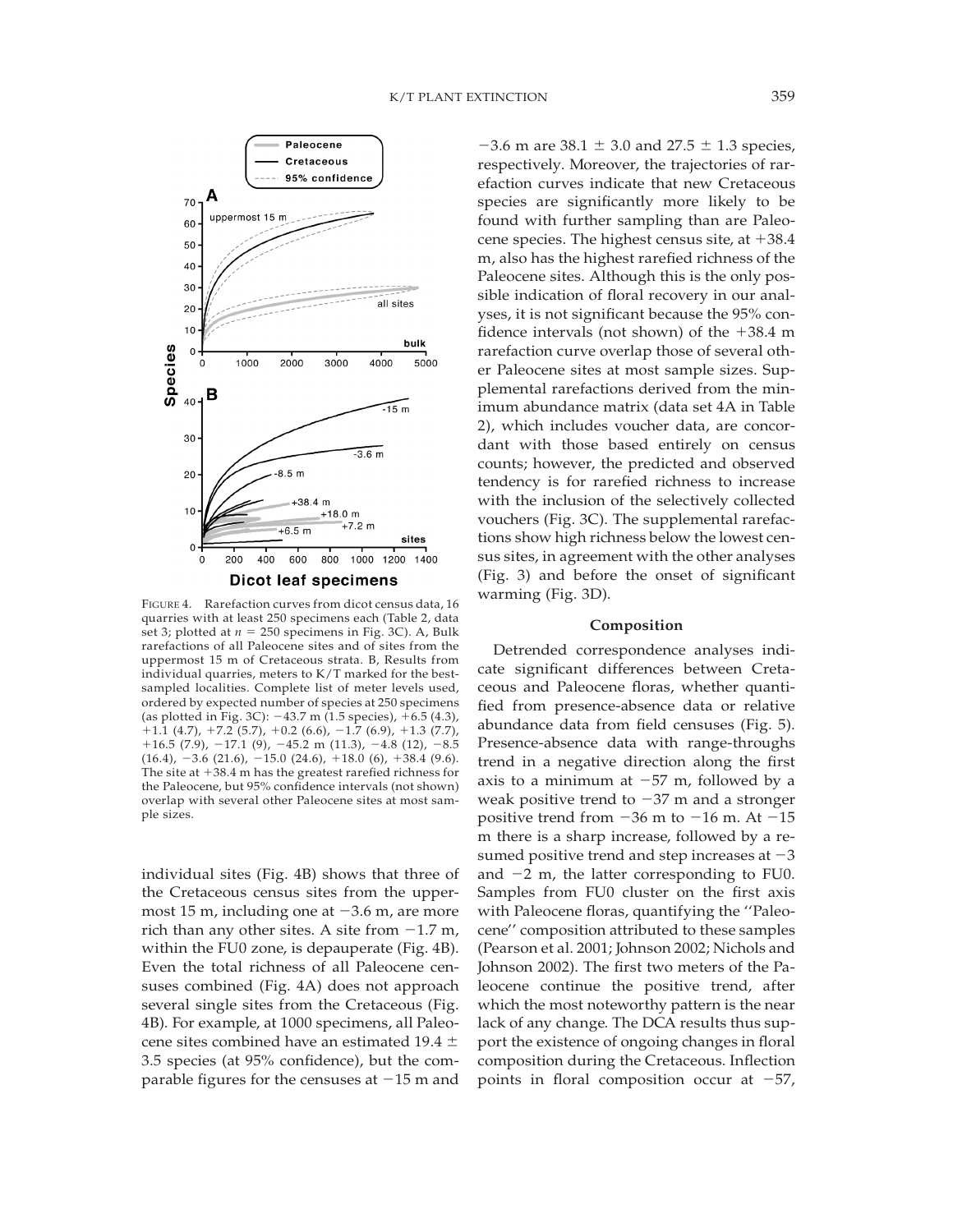

FIGURE 5. Detrended correspondence analyses (DCA, first axis) of presence-absence (Table 2, data sets 5C for raw and 5D for range-through data) and dicot census data (gray axis; data set 3A), plotted against stratigraphic height.

 $-36$ , and  $-15$  m, with a major shift at  $-2$  m that we interpret as the K/T extinction smeared down-section as discussed above. The second DCA axis gave noisy results (not shown) that generally corroborate these shifts and show differences between lower and upper Hell Creek censused floras. The horizons listed, unsurprisingly, all are associated either with exceptionally rich samples  $(-57, -36,$ and  $-15$  m) or with the taphonomic loss of the typical Hell Creek floras in FU0  $(-2 \text{ m})$ . In contrast, the Paleocene shows no evidence for compositional change.

For the census data, the relatively large scaling of the first DCA axis, which is marked in standard deviation units, and the major shift along this axis across the K/T quantify the loss of nearly all Cretaceous dominant taxa, recognized since early investigations in the Marmarth area (Johnson et al. 1989); the affected dominant species were recently tabulated elsewhere (Johnson 2002). The turnover of relative abundance structure at the K/T and the lack of correlation between abundance and survivorship underscore the ecological severity of the extinction, which is also manifest in the coincident loss of specialized insect damage (Labandeira et al. 2002b). The lack of correlation appears similar to results from the marine record across the K/T (McKinney et al. 1998; Lockwood 2003).

The megafloral zonation of Johnson and others (Johnson et al. 1989; Johnson 2002) is supported by the DCA results. These authors place all floras below  $-57$  m in zone HC1a, and the lowest floras of zone HCIb appear at  $-57$  m. The  $-36$  m level corresponds to a significant and presumably taphonomic loss of herbaceous taxa characteristic of zone HC1b (Johnson 2002). Diverse, thermophilic Hell Creek floras from  $-15$  m and above belong entirely to zone HCIII, with the richest sample of the entire study at  $-15$  m (Fig. 3A). Nearly all floras from  $-2$  m and higher belong to the Fort Union Formation and zones FU0 and FUI. Even though they overlap somewhat in the stratigraphic column because of facies controls, the megafloral zones are recognizable in a quantitative analysis based solely on lithostratigraphic order, and they should continue to be used and evaluated (e.g., Johnson 2002).

#### **Turnover**

First and Last Appearances.**-** Several pulses of first appearances are apparent within the Cretaceous but virtually none during the Paleocene (Fig. 6A). Spikes near the bottom of the section can be attributed to edge effects because many occurrences are also first appearances. There are 12 first appearances each at  $-65$  and  $-57$  m, 20 cumulatively from  $-37$  to  $-34$  m, and 16 at  $-15$  m. In the first two meters of Paleocene strata there are eight first appearances, but only three follow for the remainder of the Paleocene section, for a total of 11 Paleocene first appearances. Trends in the per capita rates of origination (Fig. 7) are quite similar to simple first appearances (Fig. 6A). There are high origination rates at  $-57$  m, from  $-37$  to  $-34$  m, and especially at  $-15$  m.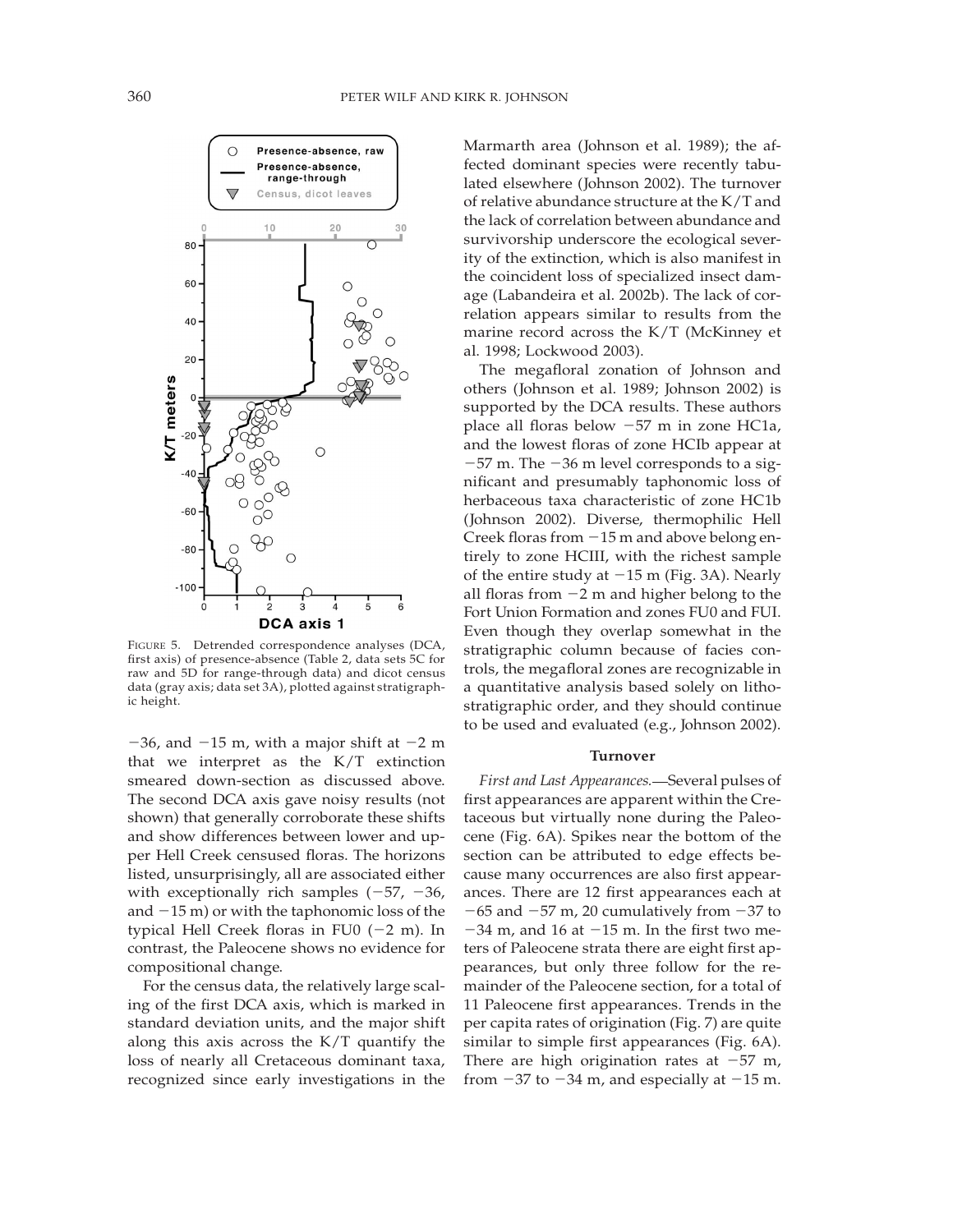

FIGURE 6. Raw numbers of first  $(A)$  and last  $(B)$  appearances per 1-m stratigraphic bin, based on 141 nonreproductive morphospecies that each appear in more than one bin (Table 2, data set 5C). The uppermost 5 m of Cretaceous strata contains a total of 38 last appearances. FIGURE 7. A, Per capita rates of origination (or immi-

Paleocene origination rates are highest in the first two meters and then drop sharply.

All of the measures of first and last appearances indicate an extraordinary loss of species from  $-5$  m to the K/T (interpretation below). In total, there are 101 non-singleton species restricted to the Cretaceous, 29 survivors, and only 11 species with first appearances during the Paleocene (Table 3). The uppermost 5 meters of Cretaceous strata contains 38 last appearances (Figs. 6B, 8, 9; Table 3). The secondlargest spike, at  $-37$  m, represents the taphonomic loss of zone HC1b floras (Johnson 2002). There are 12 last appearances at  $-37$  m, and 21 cumulatively from  $-37$  to  $-34$  m. Subsequently, the Paleocene data show a steady accumulation of last appearances as ranges terminate and sampling decreases (Fig. 2). Similarly, per capita rates of extinction are high at  $-37$  m and then peak just below FU0, from  $-5$  to  $-3$  m; extinction rates at  $-4$  m and  $-3$  m are each more than three standard de-



Per-capita rates

gration) and extinction (or emigration), based on 141 nonreproductive morphospecies that each appear in more than one bin and including range-through occurrences (Table 2, data set 5D; see text). Edge effects distort origination rates at the bottom and extinction rates at the top of (A). B, Axes rescaled to remove intervals with large edge effects. Paleocene rates are scaled for a faster sedimentation rate relative to the Cretaceous (Fig. 1), i.e., a proportionately lower value of *t* for equations (4) and (5).

viations above the mean. Given the facies problems associated with FU0, it is noteworthy that this zone nevertheless include the last appearances of two taxa found in the Hell Creek Formation, including the most abundant and long-ranging species of the formation, ''*Dryophyllum*'' *subfalcatum*.

There is ongoing turnover within the Cretaceous and virtually none during the Paleocene, a pattern that mirrors the ordination analyses (Fig. 5). In comparison to the Cretaceous, the Paleocene floras seem to have no capacity for ''normal'' turnover dynamics, and few of their species survive beyond the basal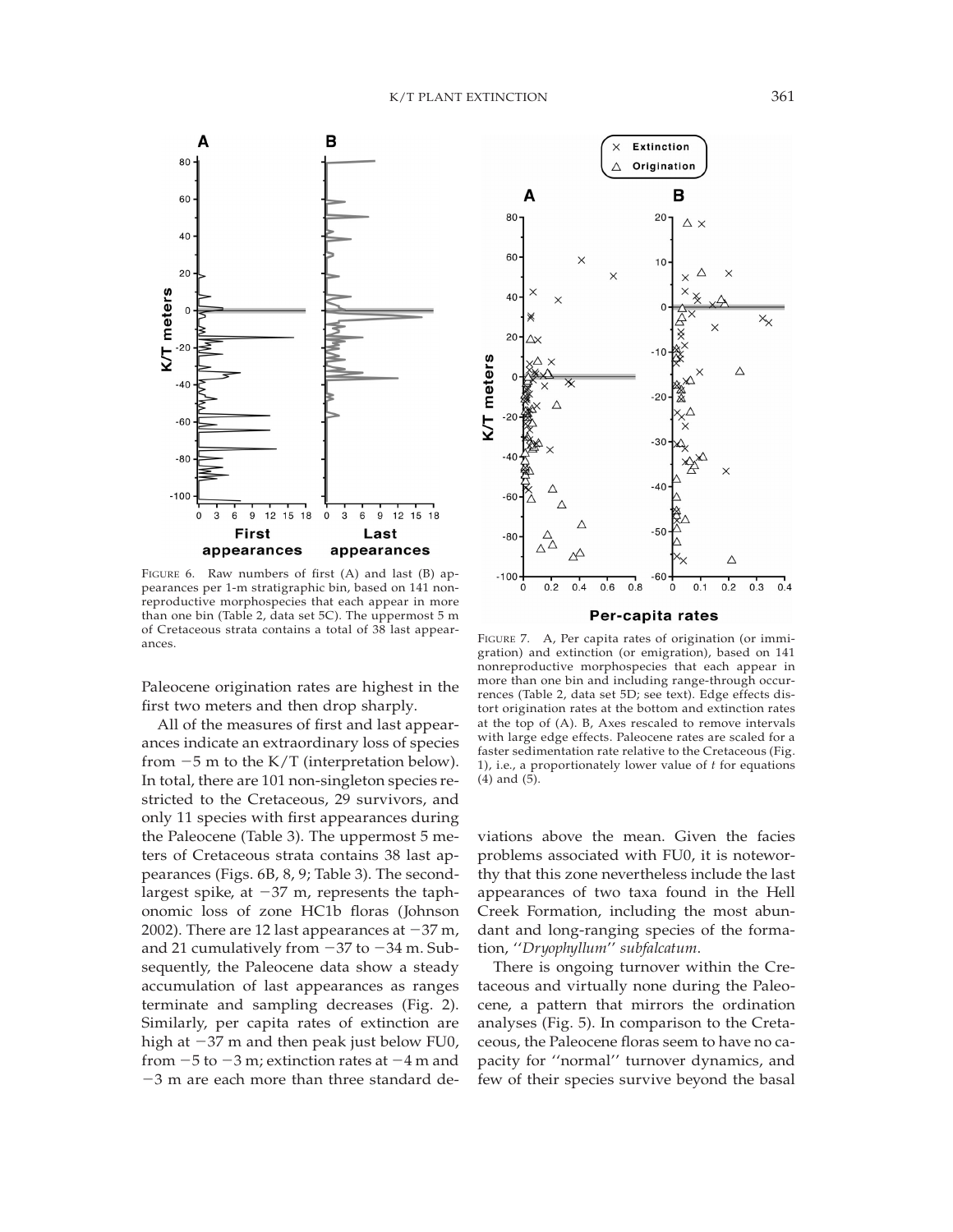Paleocene anywhere in North America (Johnson and Hickey 1990; Barclay et al. 2003). These floras are compositionally static, depauperate, and short lived beyond the extinction horizon, a general pattern similar to observations of surviving marine lineages after the K/T and other mass extinctions. The 29 Cretaceous survivors, most of which were minor elements of Cretaceous floras, dominate the depauperate Paleocene floras, constituting 71% of Paleocene species and 88% of specimens. In the uppermost 5 m of Cretaceous strata, the same 29 species constituted only 19% of specimens.

Confidence intervals show that the great majority of range tops are well sampled (Fig. 8B), and we infer observed last appearances to be very close to true last appearances. The probability that species with Cretaceous range tops will be found eventually in Paleocene strata is extremely low. Of species with range tops more than 5 m below the K/T, only two have 99% confidence intervals that cross the boundary (Fig. 8B), suggesting that much of the turnover observed before the K/T is real and stratigraphically well-constrained. Few of these species can be considered to be K/T victims.

Confidence intervals that terminate in or close to the FU0 zone (Fig. 9, uppermost 2 m of Cretaceous strata) show the difficulties in attempting to use this method at high resolution in proximity to a major facies change (Marshall 1990; Holland 2003), especially in a composite stratigraphic section. Confidence intervals that intersect the FU0 zone are problematic because most typical Cretaceous species cannot be found there at any sample size, and the confidence intervals depend on sample size. Also of interest are species with last appearances at the  $-5$  and  $-4$  m levels whose confidence intervals terminate below  $-2$  m. Although it is possible that these species went extinct before the K/T, this seems unlikely because they are part of a highly significant step of last appearances that occurs in close proximity to the impact horizon and associated palynological extinction (Figs. 6–8). It seems more probable, at this fine scale, that the short confidence intervals reflect the lack of sensitivity in the composite section to original floral and environmental heterogeneity on the landscape. For example, the specimens from the  $-5$  m and  $-4$  m bins are, respectively, 86% and >99% derived from two localities 3.5 km apart (Johnson 2002: localities 61 and 63, respectively, in his Figs. 1 and 2). The flora from  $-4$  m is the highest large Cretaceous sample from a channel environment (Fig. 9). Because our confidence interval method uses sample size as a proxy for preservation potential, the  $-4$  m bin consumes all of the preservation potential for the species that occur in the  $-5$  m bin so that all of the confidence intervals for the latter terminate at  $-4$  m (Fig. 9). The confidence interval lengths are too short to the extent that the compositional differences between these two floras reflect original heterogeneity and not extinction or emigration. This type of problem is significant only in the case of a last well-sampled occurrence of a major facies type, in this example the channel flora from  $-4$  m.

*Measuring the Extinction.* The maximum concentration of last appearances occurs at  $-5$ m and closer to the K/T (Fig. 6B). We suggest that these 38 species, of 67 non-singletons present, are those most likely to have suffered actual extinction at the  $K/T$ , an estimated 57% species extinction. Two less conservative analyses would include all 130 Cretaceous nonsingleton species, of which 78% are not found in the Paleocene, or the 86 species present in the uppermost 15 m of the Cretaceous, 66% (Table 3). The last 15 m correspond to most of the specimens from the HCIII floral zone, on which the first estimates, of 79% extinction, were based (Johnson et al. 1989). The 79% estimate included singletons, which are more common in Cretaceous strata, thus inflating the estimate (Johnson 1992). Also, the HCIII zone correlates to an interval of globally warm temperatures, so a direct comparison with the cooler basal Paleocene probably overestimates extinction as discussed elsewhere (Wilf et al. 2003).

The 57% figure should be regarded as a maximum estimate for several reasons. First, the formational contact near the  $K/T$  is assumed to decrease observed survivorship and to increase observed extinction by unknown amounts, although observations of Paleocene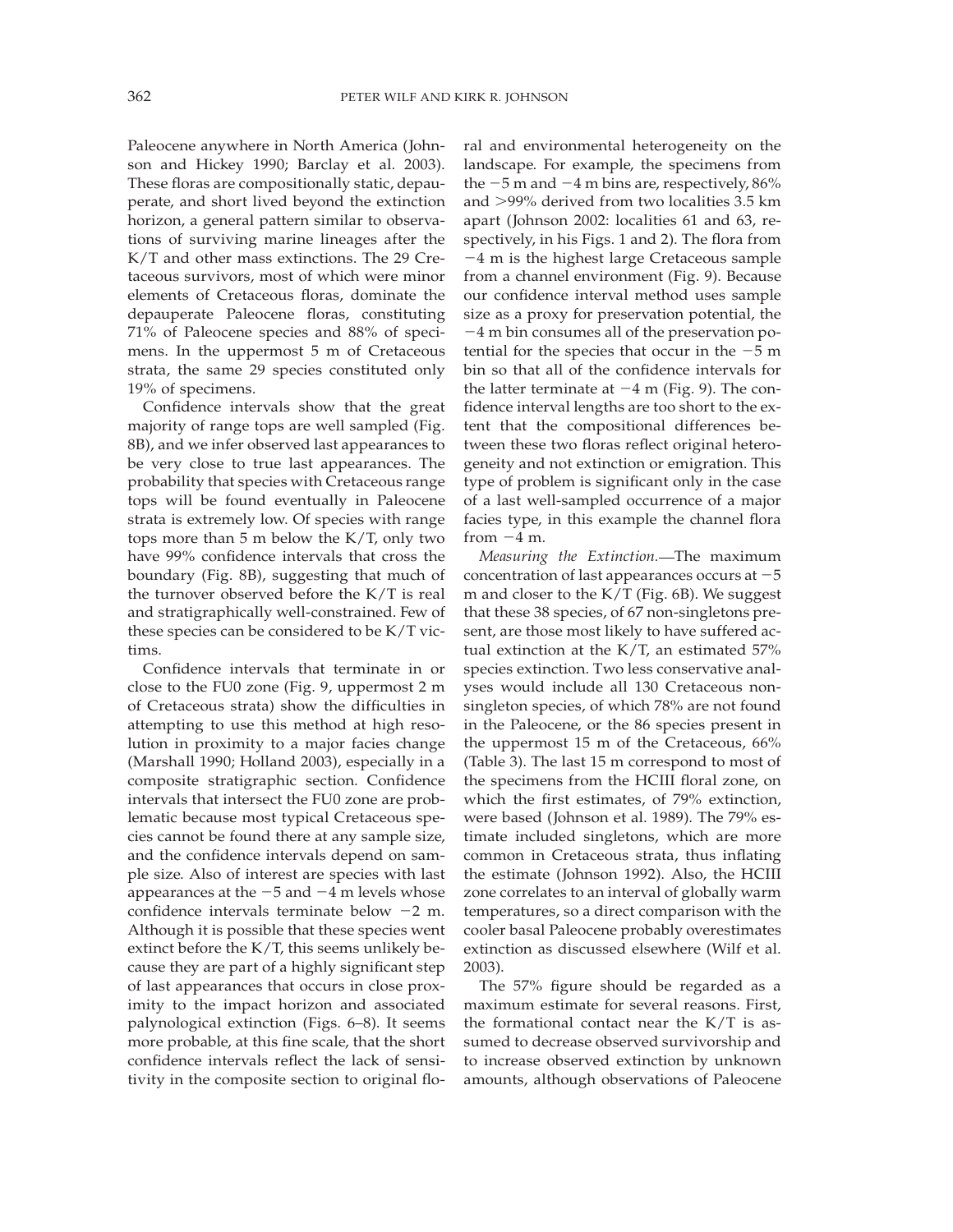

FIGURE 8. Ranges of the 141 nonreproductive morphospecies that each occur in more than one stratigraphic bin (Table 2, data set 4B). There are 130 Cretaceous-only species arranged by last appearance, 11 Paleocene-only species arranged by first appearance, and 29 survivors arranged by first appearance. A, Confidence intervals of 50% are applied to both the bottoms and tops of ranges to illustrate the dependence of interval length on sampling intensity, using the methods described in the text. Note that a different calculation for the range bottom vs. top extensions would be required in a rigorous two-tailed case (Strauss and Sadler 1989), but the lower range extensions here are a second, reversed application of the one-tailed case solely for the purpose of direct pictorial comparison: if sampling were uniform, confidence intervals for a given species would be the same length in either direction. Sampling is heaviest near the K/T (Fig. 2); accordingly, confidence intervals generally shorten with increasing proximity to the K/T. B, Confidence intervals of 99% are applied to the tops of ranges with Cretaceous terminations.

channel floras, discussed above, suggest that this is not a major problem. Second, the local facies change associated with FU0 coincides with global cooling just prior to the K/T, which reversed a preceding warming that lasted about 400 Kyr (Wilf et al. 2003). The

57% estimate, from the uppermost 5 m of the Cretaceous, avoids much of the globally warm interval but still includes some Cretaceous floras from climates warmer than those of basal Paleocene floras. Palynological data from the same strata, at lower taxonomic but higher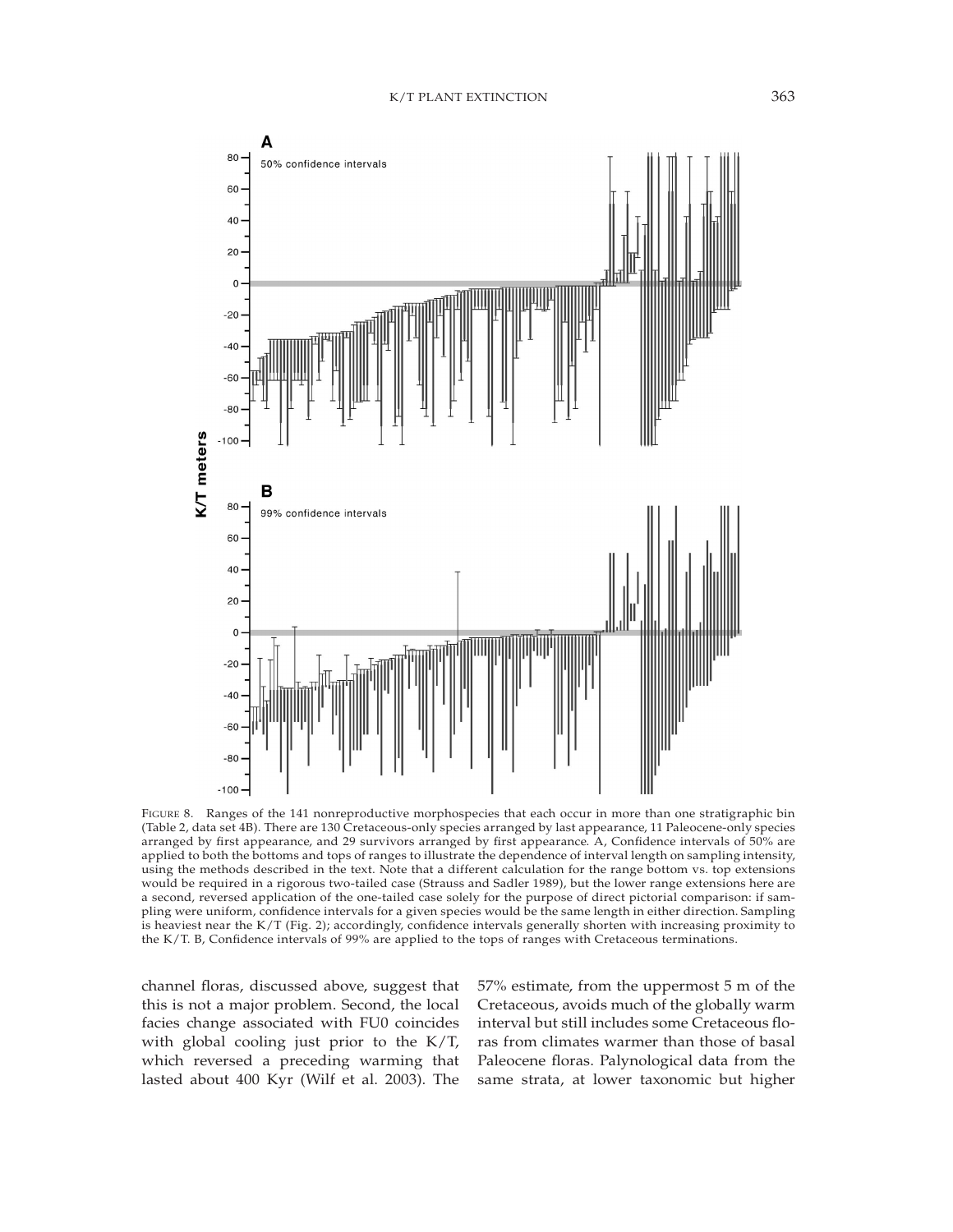

FIGURE 9. Expansion from Figure 8B for the 57 non-singleton species with range terminations in the uppermost 15 m of Cretaceous strata. Numbers of specimens are shown at right (note log scale; data from minimum abundance matrix, data set 4 of Table 2), and the depositional environment for the majority of fossils analyzed is indicated for each 1-m bin. The FU0 megafloral zone (see text) occurs primarily in mire deposits within the uppermost 2 m of Cretaceous strata. Paleocene floras from channel deposits (not including abandoned channels) occur at  $+1.0$  m (2) voucher specimens),  $+2.4$  m (31 vouchers),  $+5.0$  m (1 voucher),  $+7.4$  m (116 voucher, 212 census specimens),  $+18.4$ m (22 vouchers, 68 census), 119.9 m (22 vouchers), 150.0 m (3 vouchers), and 158.0 m (29 vouchers).

stratigraphic resolution than the megafloral data, provide a minimum estimate of about a 30% extinction (Johnson et al. 1989; Nichols and Johnson 2002; Nichols 2002). This amount of extinction is seen at a stratigraphic resolution of a few centimeters on either side of the K/T, in continuous facies and after the latest Cretaceous climate shifts occurred (Nichols and Johnson 2002), and it is similar to percentages reported from throughout western North America (e.g., Hotton 2002 and references therein). Palynology still provides the most direct linkage of the K/T event to plant extinctions.

#### **Recovery**

No floral recovery during the basal Paleocene is evident in the Marmarth section. In the northern Rockies and Great Plains of the United States and Canada, floral diversity is low until the early Eocene climatic optimum, more than 10 Myr after the K/T (Hickey 1977; Crane

TABLE 3. Extinction estimates, based on range-through counts of Cretaceous non-singleton species (Table 2, data set 5D) that survive into the Paleocene.

| Present in               | Species | Survi-<br>vors | $\%$<br>Extinct |
|--------------------------|---------|----------------|-----------------|
| Upper 5 m of Cretaceous  | 67      | 29             | 57              |
| Upper 15 m of Cretaceous | 86      | 29             | 66              |
| All Cretaceous           | 130     | 29             | 78              |

et al. 1990; McIver and Basinger 1993; Wing et al. 1995, 2000; Gemmill and Johnson 1997; Hoffman and Stockey 1999; Wilf 2000). Systematic studies show that the taxonomic diversity of Paleocene floras is low above the species level and is mostly attributable to a few higher taxa such as Cornales (Manchester et al. 1999; Manchester 2002) and Hamamelidae, including Betulaceae, Juglandaceae, Platanaceae, and Trochodendrales (Crane and Stockey 1985; Pigg and Stockey 1991; Manchester and Dilcher 1997; Manchester and Chen 1998). This scenario of a delayed recovery appears to be in accord with marine data from intervals following mass extinctions, including the K/T (Sepkoski 1978; Patzkowsky 1995; Kirchner and Weil 2000). However, the marine record shows significant spatial variation in recovery from mass extinctions (Erwin 2001; Jablonski 2002), and a more complete picture of land-plant rebound will emerge with data from other areas. Most Paleocene floras found to date were deposited in basin centers. New discoveries from the Denver Basin, more than 700 km south of Marmarth, reveal that humid rainforest vegetation with extremely high diversity existed near the foothills of the Paleocene Front Range during a warming event less than 2 Myr after the K/ T (Johnson and Ellis 2002; Ellis et al. 2003; Johnson et al. 2003). Patterns of plant survival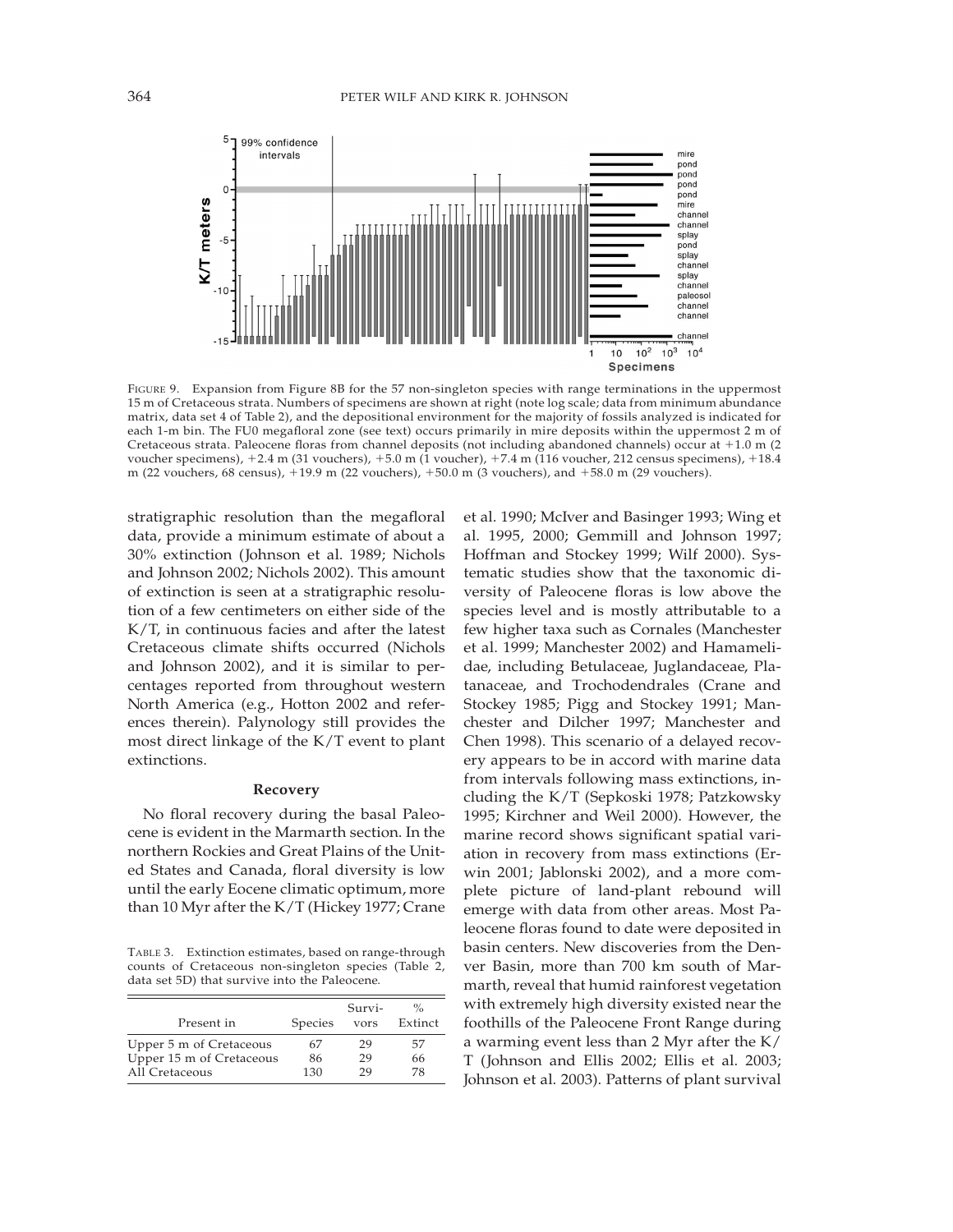and recovery may have varied significantly with latitude, climate, and altitude.

## **Conclusions**

The most complete record of megafloral turnover across the Cretaceous/Paleogene boundary comes from the Williston Basin in southwestern North Dakota. Floral diversity drops sharply across the K/T from a maximum only 15 m below (about 200 Kyr before) the boundary and does not recover in the approximately 0.8 Myr sampled interval of the Paleocene. There are several shifts in floral composition during the Cretaceous, with major differences between lower and upper Hell Creek floras. Paleocene floras have sharp compositional differences from Cretaceous floras, including a major turnover of dominant species, but there is no evidence for significant compositional change within the Paleocene. Similarly, there are several pulses of first appearances during the Cretaceous but none of significance during the Paleocene. The largest cluster of last appearances is seen between 5 m and 3 m below (about 70 to 40 Kyr before) the K/T, which we interpret, relying on the major palynological extinction that occurs precisely at the impact horizon, as the signal of a K/T extinction that is smeared slightly down-section. Of the 130 Cretaceous species found at more than one stratigraphic level, only 29 are found in the Paleocene, and only 11 species first appear during the Paleocene. A conservative, maximum estimate of the K/ T plant extinction comes from the 57% loss of the species present within the final 5 m of the Cretaceous; these taxa do not reappear in the Paleocene, locally or elsewhere. Palynological data provide a minimum estimate of a 30% extinction.

Confidence intervals that use specimen counts as a proxy for preservation potential were applied to the range tops of the 130 species that last appear during the Cretaceous. Intensive sampling allowed the placement of 99% confidence intervals, which show that nearly all of the range terminations within the Cretaceous are well sampled. The floral turnover within the Cretaceous therefore appears to be a real pattern; correspondingly, it is unlikely that many of the 130 Cretaceous species

will ever be found in the Paleocene. Confidence intervals are problematic at the meterlevel resolution needed to interpret range terminations less than about  $5$  m below the  $K/T$ because of facies changes in that interval.

Basal Paleocene floras, which appear to be composed of survivors from Cretaceous peat swamps, are impoverished and static by comparison to preceding Cretaceous floras. There is virtually no origination or change in floral composition, and much of the survival flora does not last beyond the earliest Paleocene. Most studies to date indicate no regional recovery of floral diversity until the early Eocene. However, investigations have focused on a restricted geographic area, and the available data from other regions suggest spatial, climatic, and topographic variation in patterns of floral survival and recovery.

#### **Acknowledgments**

We thank R. Horwitt, M. Patzkowsky, D. Royer, and an anonymous reviewer for helpful comments on previous versions of this paper. P.W. received support from the Petroleum Research Fund and the Michigan Society of Fellows; K.R.J. was funded by National Science Foundation (NSF) grant EAR-9805474 and the Denver Museum of Nature & Science. Archiving of primary locality data in the Paleobiology Database was supported by NSF grant DEB-0129208 to H. J. Sims, P. G. Gensel, and S. L. Wing. This is Contribution No. 21 of the Paleobiology Database.

#### **Literature Cited**

- Alvarez, L. W., W. Alvarez, F. Asaro, and H. V. Michel. 1980. Extraterrestrial cause for the Cretaceous-Tertiary extinction: experimental results and theoretical interpretation. Science 208: 1095–1108.
- Ash, A. W., B. Ellis, L. J. Hickey, K. R. Johnson, P. Wilf, and S. L. Wing. 1999. Manual of leaf architecture: morphological description and categorization of dicotyledonous and netveined monocotyledonous angiosperms. Smithsonian Institution, Washington, D.C.
- Bailey, I. W., and E. W. Sinnott. 1915. A botanical index of Cretaceous and Tertiary climates. Science 41:831–834.
- Barclay, R. S., K. R. Johnson, W. J. Betterton, and D. L. Dilcher. 2003. Stratigraphy, megaflora, and the K-T boundary in the eastern Denver Basin, Colorado. Rocky Mountain Geology 38: 45–71.
- Barrera, E., and S. M. Savin. 1999. Evolution of late Campanian-Maastrichtian marine climates and oceans. Pp. 245–282 *in* E. Barrera and S. M. Savin, eds. Evolution of the Cretaceous ocean-climate system. Geological Society of America Special Paper 332.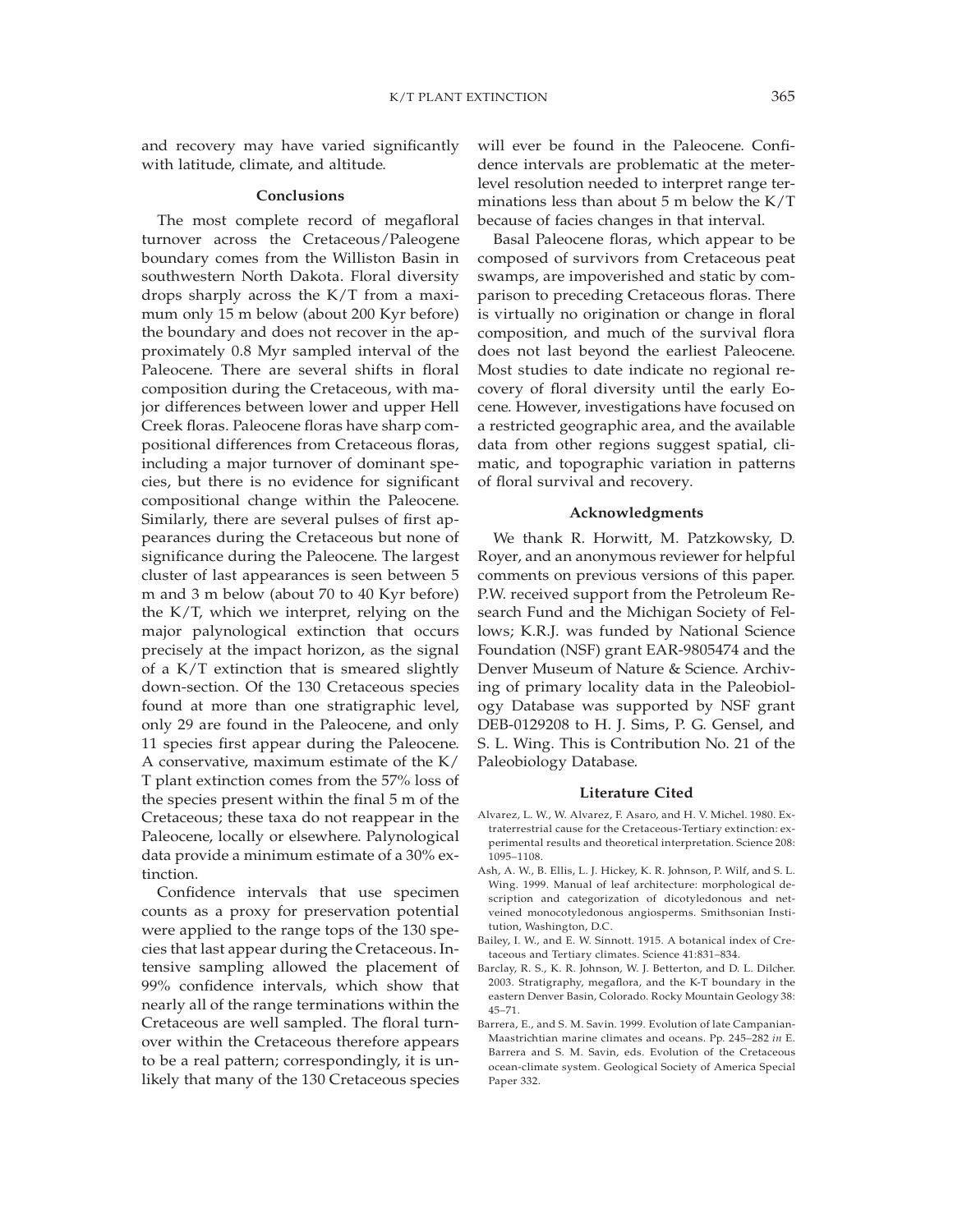- Beerling, D. J., B. H. Lomax, G. R. Upchurch, D. J. Nichols, C. L. Pillmore, L. L. Handley, and C. M. Scrimgeour. 2001. Evidence for the recovery of terrestrial ecosystems ahead of marine primary production following a biotic crisis at the Cretaceous-Tertiary boundary. Journal of the Geological Society 158:737– 740.
- Blum, J. D., C. P. Chamberlain, M. P. Hingston, C. Koeberl, L. E. Marin, B. C. Schuraytz, and V. L. Sharpton. 1993. Isotopic comparison of K/T boundary impact glass with melt rock from the Chicxulub and Manson impact structures. Nature 364:325–327.
- Brown, R. W. 1962. Paleocene flora of the Rocky Mountains and Great Plains. U.S. Geological Survey Professional Paper 375: 1–119.
- Burnham, R. J. 1994. Paleoecological and floristic heterogeneity in the plant-fossil record: an analysis based on the Eocene of Washington. U.S. Geological Survey Bulletin 2085-B:1–36.
- Burnham, R. J., S. L. Wing, and G. G. Parker. 1992. The reflection of deciduous forest communities in leaf litter: implications for autochthonous litter assemblages from the fossil record. Paleobiology 18:30–49.
- Chaney, R. W., and E. I. Sanborn. 1933. The Goshen flora of west central Oregon. Carnegie Institution of Washington Publication 439.
- Christeson, G. L., Y. Nakamura, R. T. Buffler, J. Morgan, and M. Warner. 2001. Deep crustal structure of the Chicxulub impact crater. Journal of Geophysical Research 106:21751–21769.
- Crane, P. R., and S. Lidgard. 1989. Angiosperm diversification and paleolatitudinal gradients in Cretaceous floristic diversity. Science 246:675–678.
- Crane, P. R., and R. A. Stockey. 1985. Growth and reproductive biology of *Joffrea speirsii* gen. et sp. nov., a *Cercidiphyllum*-like plant from the Late Paleocene of Alberta, Canada. Canadian Journal of Botany 63:340–364.
- Crane, P. R., S. R. Manchester, and D. L. Dilcher. 1990. A preliminary survey of fossil leaves and well-preserved reproductive structures from the Sentinel Butte Formation (Paleocene) near Almont, North Dakota. Fieldiana (Geology) 20:1–63.
- D'Hondt, S., T. D. Herbert, J. King, and C. Gibson. 1996. Planktic foraminifera, asteroids and marine production: death and recovery at the Cretaceous-Tertiary boundary. Pp. 303–317 *in* G. Ryder, D. Fastovsky, and S. Gartner, eds. The Cretaceous-Tertiary event and other catastrophes in Earth history. Geological Society of America Special Paper 307.
- Dorf, E. 1940. Relationship between floras of the type Lance and Fort Union Formations. Geological Society of America Bulletin 51:213–236.
- Ellis, B., K. R. Johnson, and R. E. Dunn. 2003. Evidence for an *in situ* early Paleocene rainforest from Castle Rock, Colorado. Rocky Mountain Geology 38:73–100.
- Erwin, D. H. 2001. Lessons from the past: biotic recoveries from mass extinctions. Proceedings of the National Academy of Sciences USA 98:5399–5403.
- Foote, M. 2000. Origination and extinction components of taxonomic diversity: general problems. Paleobiology 26S:74–102.
- Gemmill, C. E. C., and K. R. Johnson. 1997. Paleoecology of a late Paleocene (Tiffanian) megaflora from the northern Great Divide Basin. Palaios 12:439–448.
- Hartman, J. H., K. R. Johnson, and D. J. Nichols, eds. 2002. The Hell Creek Formation and the Cretaceous-Tertiary boundary in the northern Great Plains: an integrated continental record of the end of the Cretaceous. Geological Society of America Special Paper 361.
- Hickey, L. J. 1977. Stratigraphy and paleobotany of the Golden Valley Formation (Early Tertiary) of western North Dakota. Geological Society of America Memoir 150:1–183.
- ———. 1979. A revised classification of the architecture of dicotyledonous leaves. Pp. 25–39 *in* C. R. Metcalfe and L. Chalk,

eds. Anatomy of the dicotyledons, (2d ed). Clarendon, Oxford.

- -. 1981. Land plant evidence compatible with gradual, not catastrophic change at the end of the Cretaceous. Nature 292: 529–531.
- ———. 1984. Changes in the angiosperm flora across the Cretaceous-Tertiary boundary. Pp. 279–313 *in* W. A. Berggren and J. A. Van Couvering, eds. Catastrophes in Earth history: the new uniformitarianism. Princeton University Press, Princeton, NJ.
- Hicks, J. F., K. R. Johnson, J. D. Obradovich, L. Tauxe, and D. Clark. 2002. Magnetostratigraphy and geochronology of the Hell Creek and basal Fort Union Formations of southwestern North Dakota and a recalibration of the age of the Cretaceous-Tertiary boundary. Pp. 35–55 *in* Hartman et al. 2002.
- Hildebrand, A. R., G. T. Penfield, D. A. Kring, M. Pilkington, A. Camargo, S. B. Jacobsen, and W. V. Boynton. 1991. Chicxulub crater: a possible Cretaceous-Tertiary boundary impact crater on the Yucatan Peninsula, Mexico. Geology 19:867–871.
- Hoffman, G. L., and R. A. Stockey. 1999. Geological setting and paleobotany of the Joffre Bridge Roadcut fossil locality (Late Paleocene), Red Deer Valley, Alberta. Canadian Journal of Earth Sciences 36:2073–2084.
- Holland, S. M. 2003. Confidence limits on fossil ranges that account for facies changes. Paleobiology 29:468–479.
- Hotton, C. L. 2002. Palynology of the Cretaceous-Tertiary boundary in central Montana: evidence for extraterrestrial impact as a cause of the terminal Cretaceous extinctions. Pp. 473–501 *in* Hartman et al. 2002.
- Izett, G. A., G. B. Dalrymple, and L. W. Snee. 1991. <sup>40</sup>Ar/<sup>39</sup>Ar age of Cretaceous-Tertiary boundary tektites from Haiti. Science 252:1539–1542.
- Jablonski, D. 2002. Survival without recovery after mass extinctions. Proceedings of the National Academy of Sciences USA 99:8139–8144.
- Johnson, K. R. 1992. Leaf-fossil evidence for extensive floral extinction at the Cretaceous/Tertiary boundary, North Dakota, USA. Cretaceous Research 13:91–117.
- ———. 1996. Description of seven common plant megafossils from the Hell Creek Formation (Late Cretaceous: late Maastrichtian), North Dakota, South Dakota, and Montana. Proceedings of the Denver Museum of Natural History, series 3,3: 1–48.
- -. 2002. The megaflora of the Hell Creek and lower Fort Union formations in the western Dakotas: Vegetational response to climate change, the Cretaceous-Tertiary boundary event, and rapid marine transgression. Pp. 329–391 *in* Hartman et al. 2002.
- Johnson, K. R., and B. Ellis. 2002. A tropical rainforest in Colorado 1.4 million years after the Cretaceous-Tertiary boundary. Science 296:2379–2383.
- Johnson, K. R., and L. J. Hickey. 1990. Megafloral change across the Cretaceous/Tertiary boundary in the northern Great Plains and Rocky Mountains, U.S.A. Pp. 433–444 *in* V. L. Sharpton and P. D. Ward, eds. Global catastrophes in Earth history: an interdisciplinary conference on impacts, volcanism, and mass mortality. Geological Society of America Special Paper 247.
- Johnson, K. R., D. J. Nichols, M. Attrep Jr., and C. J. Orth. 1989. High-resolution leaf-fossil record spanning the Cretaceous-Tertiary boundary. Nature 340:708–711.
- Johnson, K. R., M. L. Reynolds, K. W. Werth, and J. R. Thomasson. 2003. Overview of the Late Cretaceous, early Paleocene, and early Eocene megafloras of the Denver Basin, Colorado. Rocky Mountain Geology 38:101–120.
- Kirchner, J. W., and A. Weil. 2000. Delayed biological recovery from extinctions throughout the fossil record. Nature 404: 177–180.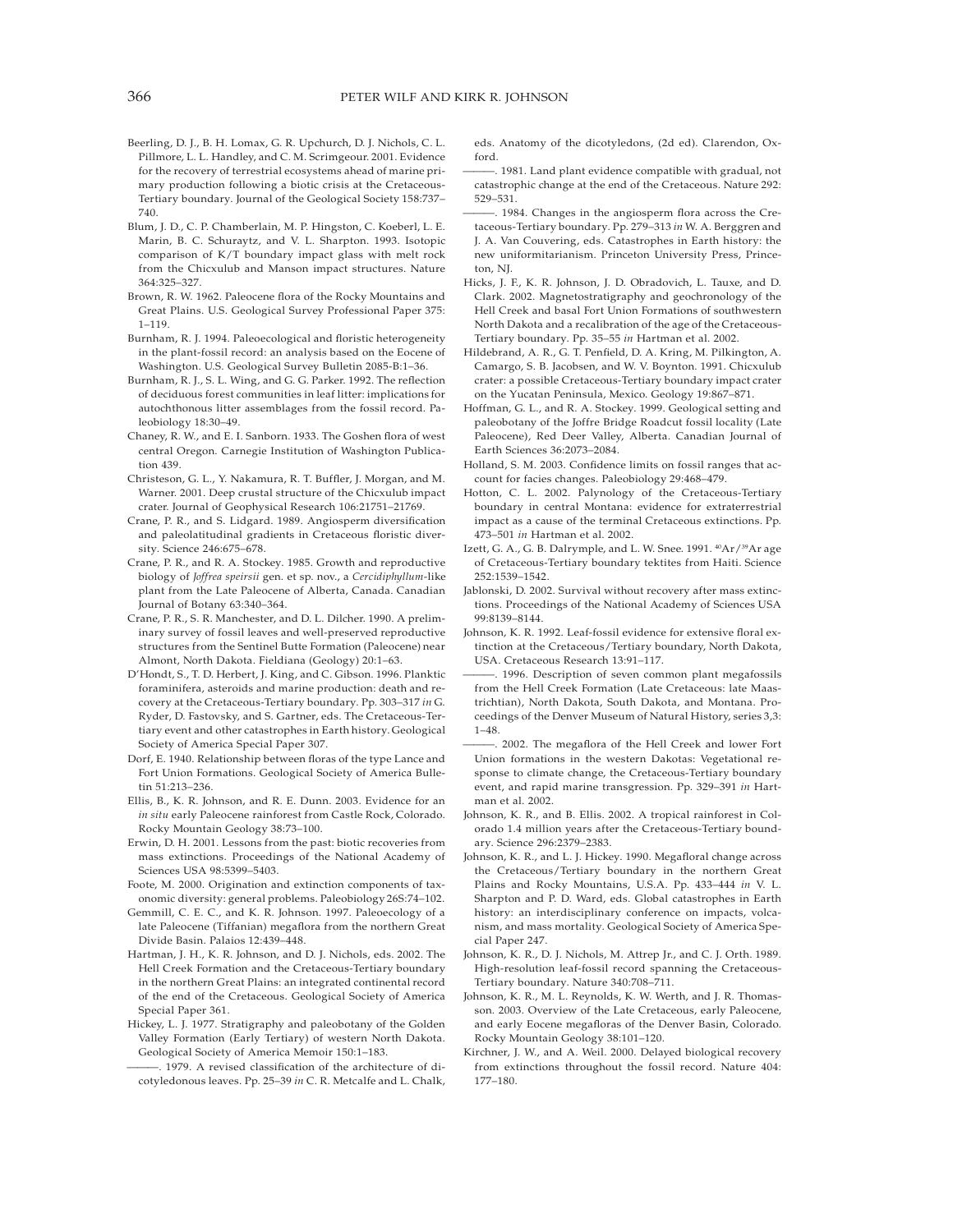- Kovach, W. L. 2000. MVSP—a multivariate statistical package for Windows, Version 3.12c. Kovach Computing Services, Petraeth, Wales.
- Krassilov, V. A. 1975. Climatic changes in eastern Asia as indicated by fossil floras. II. Late Cretaceous and Danian. Palaeogeography, Palaeoclimatology, Palaeoecology 17:157–172.
- 1978. Late Cretaceous gymnosperms from Sakhalin, U.S.S.R., and the terminal Cretaceous event. Palaeontology 21:893–905.
- Krogh, T. E., S. L. Kamo, V. L. Sharpton, L. E. Marin, and A. R. Hildebrand. 1993. U-Pb ages of single shocked zircons linking distal K/T ejecta to the Chicxulub crater. Nature 366:731–734.
- Labandeira, C. C., K. R. Johnson, and P. Lang. 2002a. Preliminary assessment of insect herbivory across the Cretaceous-Tertiary boundary: major extinction and minimum rebound. Pp. 297–327 *in* Hartman et al. 2002.
- Labandeira, C. C., K. R. Johnson, and P. Wilf. 2002b. Impact of the terminal Cretaceous event on plant-insect associations. Proceedings of the National Academy of Sciences USA 99: 2061–2066.
- Leffingwell, H. A. 1970. Palynology of the Lance (Late Cretaceous) and Fort Union (Paleocene) formations of the type Lance area, Wyoming. Pp. 1–64 *in* R. M. Kosanke and A. T. Cross, eds. Symposium on palynology of the Late Cretaceous and Tertiary. Geological Society of America Special Paper 127.
- Li, L. Q., and G. Keller. 1998. Abrupt deep-sea warming at the end of the Cretaceous. Geology 26:995–998.
- Lockwood, R. 2003. Abundance not linked to survival across the end-Cretaceous mass extinction: patterns in North American bivalves. Proceedings of the National Academy of Sciences USA 100:2478–2482.
- MacGinitie, H. D. 1941. A middle Eocene flora from the central Sierra Nevada. Carnegie Institution of Washington Publication 534.
- Manchester, S. R. 2002. Leaves and fruits of *Davidia* (Cornales) from the Paleocene of North America. Systematic Botany 27: 368–382.
- Manchester, S. R., and Z. D. Chen. 1998. A new genus of Coryloideae (Betulaceae) from the Paleocene of North America. International Journal of Plant Sciences 159:522–532.
- Manchester, S. R., and D. L. Dilcher. 1997. Reproductive and vegetative morphology of *Polyptera* (Juglandaceae) from the Paleocene of Wyoming and Montana. American Journal of Botany 84:649–663.
- Manchester, S. R., P. R. Crane, and L. B. Golovneva. 1999. An extinct genus with affinities to extant *Davidia* and *Camptotheca* (Cornales) from the Paleocene of North America and eastern Asia. International Journal of Plant Sciences 160:188–207.
- Marshall, C. R. 1990. Confidence intervals on stratigraphic ranges. Paleobiology 16:1–10.
- -. 1997. Confidence intervals on stratigraphic ranges with nonrandom distributions of fossil horizons. Paleobiology 23: 165–173.
- Marshall, C. R., and P. D. Ward. 1996. Sudden and gradual molluscan extinctions in the latest Cretaceous of western European Tethys. Science 274:1360–1363.
- McIver, E. E., and J. F. Basinger. 1993. Flora of the Ravenscrag Formation (Paleocene), southwestern Saskatchewan, Canada. Palaeontographica Canadiana 10:1–167.
- McKinney, F. K., S. Lidgard, J. J. Sepkoski Jr., and P. D. Taylor. 1998. Decoupled temporal patterns of evolution and ecology in two post-Paleozoic clades. Science 281:807–809.
- Nichols, D. J. 2002. Palynology and palynostratigraphy of the Hell Creek Formation in North Dakota: a microfossil record of plants at the end of Cretaceous time. Pp. 393–456 *in* Hartman et al. 2002.
- Nichols, D. J., and K. R. Johnson. 2002. Palynology and microstratigraphy of Cretaceous-Tertiary boundary sections in

southwestern North Dakota. Pp. 95–143 *in* Hartman et al. 2002.

- Nichols, D. J., D. M. Jarzen, C. J. Orth, and P. Q. Oliver. 1986. Palynological and iridium anomalies at Cretaceous-Tertiary boundary, south-central Saskatchewan. Science 231:714–717.
- Norris, R. D., B. T. Huber, and J. Self-Trail. 1999. Synchroneity of the K-T oceanic mass extinction and meteorite impact: blake Nose, western North Atlantic. Geology 27:419–422.
- Olsson, R. K., J. D. Wright, and K. G. Miller. 2001. Paleobiogeography of *Pseudotextularia elegans* during the latest Maastrichtian global warming event. Journal of Foraminiferal Research 31:275–282.
- Orth, C. J., J. S. Gilmore, J. D. Knight, C. L. Pillmore, R. H. Tschudy, and J. E. Fassett. 1981. An iridium abundance anomaly at the palynological Cretaceous-Tertiary boundary in northern New Mexico. Science 214:1341–1342.
- Patzkowsky, M. E. 1995. A hierarchical branching model of evolutionary radiations. Paleobiology 21:440–460.
- Payne, J. L. 2003. Applicability and resolving power of statistical tests for simultaneous extinction events in the fossil record. Paleobiology 29:37–51.
- Pearson, D. A., T. Schaefer, K. R. Johnson, and D. J. Nichols. 2001. Palynologically calibrated vertebrate record from North Dakota consistent with abrupt dinosaur extinction at the Cretaceous-Tertiary boundary. Geology 29:39–42.
- Pearson, D. A., T. Schaefer, K. R. Johnson, D. J. Nichols, and J. P. Hunter. 2002. Vertebrate biostratigraphy of the Hell Creek Formation in southwestern North Dakota and northwestern South Dakota. Pp. 145–167 *in* Hartman et al. 2002.
- Phillips, O. L., and J. S. Miller. 2002. Global patterns of plant diversity: Alwyn H. Gentry's forest transect data set. Missouri Botanical Garden Press, St. Louis.
- Pigg, K. B., and R. A. Stockey. 1991. Platanaceous plants from the Paleocene of Alberta, Canada. Review of Palaeobotany and Palynology 70:125–146.
- Pope, K. O. 2002. Impact dust not the cause of the Cretaceous-Tertiary mass extinction. Geology 30:99–102.
- Saito, T., T. Yamanoi, and K. Kaiho. 1986. End-Cretaceous devastation of terrestrial flora in the boreal Far East. Nature 323: 253–255.
- Sepkoski, J. J., Jr. 1978. A kinetic model of Phanerozoic taxonomic diversity. I. Analysis of marine orders. Paleobiology 4:223– 251.
- Sheehan, P. M., D. E. Fastovsky, R. G. Hoffmann, C. B. Berghaus, and D. L. Gabriel. 1991. Sudden extinction of the dinosaurs: latest Cretaceous, upper Great Plains, USA. Science 254:835– 839.
- Sheehan, P. M., D. E. Fastovsky, C. Barreto, and R. G. Hoffmann. 2000. Dinosaur abundance was not declining in a ''3 m gap'' at the top of the Hell Creek Formation, Montana and North Dakota. Geology 28:523–526.
- Signor, P. W., and J. H. Lipps. 1982. Sampling bias, gradual extinction patterns, and catastrophes in the fossil record. Pp. 291–296 *in* L. T. Silver and P. H. Schultz, eds. Geological implications of impacts of large asteroids and comets on the Earth. Geological Society of America Special Paper 190.
- Strauss, D., and P. M. Sadler. 1989. Classical confidence intervals and Bayesian probability estimates for ends of local taxon ranges. Mathematical Geology 21:411–421.
- Sweet, A. R., and D. R. Braman. 2001. Cretaceous-Tertiary palynofloral perturbations and extinctions within the *Aquilapollenites* Phytogeographic Province. Canadian Journal of Earth Sciences 38:249–269.
- Swisher, C. C., J. M. Grajales-Nishimura, A. Montanari, S. V. Margolis, P. Claeys, W. Alvarez, P. Renne, E. Cedillo-Pardo, F. J. M. R. Maurrasse, G. H. Curtis, J. Smit, and M. O. Mc-Williams. 1992. Coeval <sup>40</sup>Ar/<sup>39</sup>Ar ages of 65.0 million years